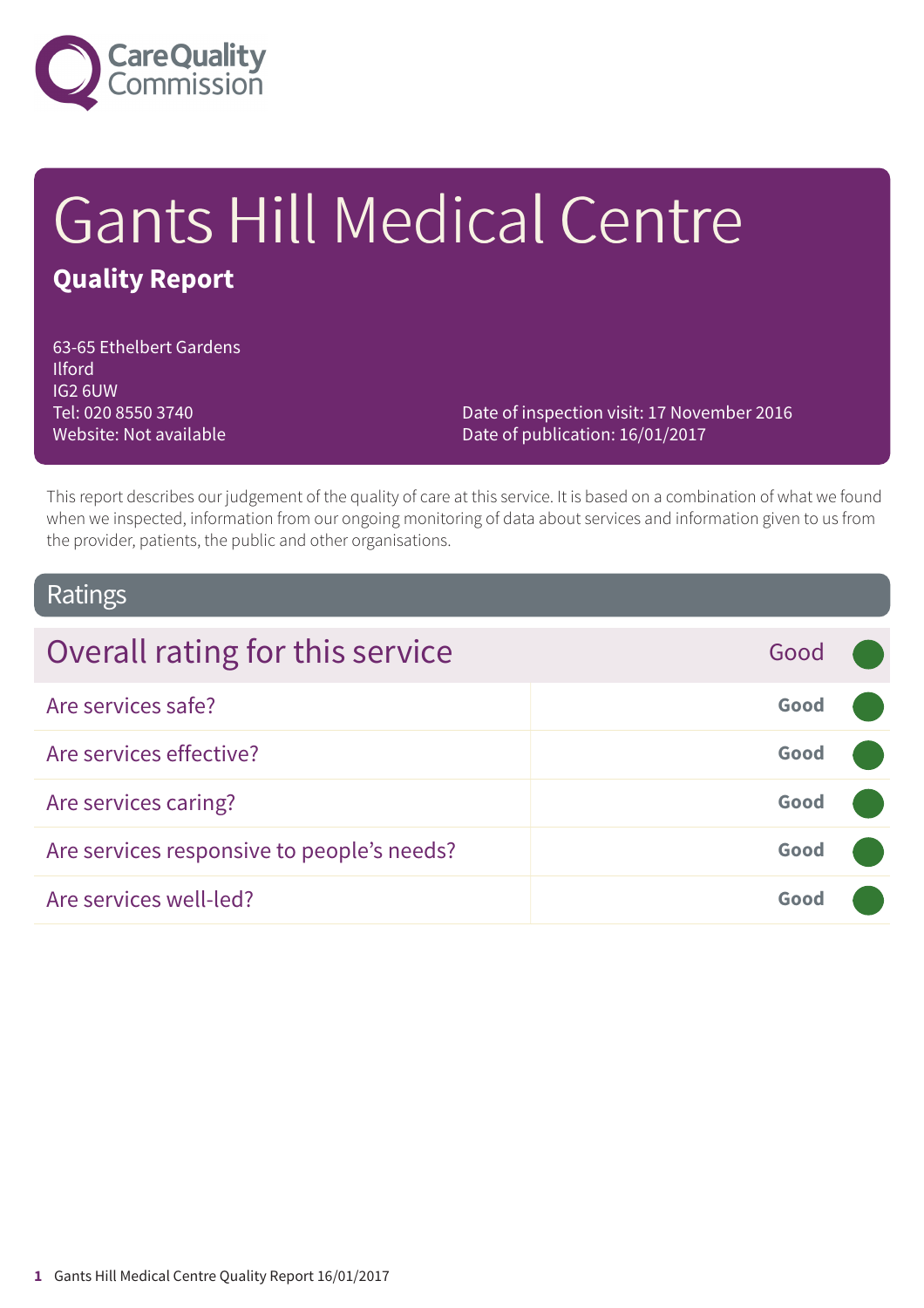### **Contents**

| Summary of this inspection                  | Page           |
|---------------------------------------------|----------------|
| Overall summary                             | $\overline{2}$ |
| The five questions we ask and what we found | $\overline{4}$ |
| The six population groups and what we found | $\overline{7}$ |
| What people who use the service say         | 10             |
| Detailed findings from this inspection      |                |
| Our inspection team                         | 11             |
| Background to Gants Hill Medical Centre     | 11             |
| Why we carried out this inspection          | 11             |
| How we carried out this inspection          | 11             |
| Detailed findings                           | 13             |
|                                             |                |

### Overall summary

#### **Letter from the Chief Inspector of General Practice**

We carried out an announced comprehensive inspection at Gants Hill Medical Centre on 17 November 2016. Overall the practice is rated as good.

Our key findings across all the areas we inspected were as follows:

- There was an open and transparent approach to safety and an effective system in place for reporting and recording significant events.
- Risks to patients were assessed and well managed.
- Staff assessed patients' needs and delivered care in line with current evidence based guidance. Staff had been trained to provide them with the skills, knowledge and experience to deliver effective care and treatment.
- Patients said they were treated with compassion, dignity and respect and they were involved in their care and decisions about their treatment.
- Information about services and how to complain was available and easy to understand. Improvements were made to the quality of care as a result of complaints and concerns.
- Patients said they found it easy to make an appointment with a named GP and there was continuity of care, with urgent appointments available the same day.
- The practice had good facilities and was well equipped to treat patients and meet their needs.
- There was a clear leadership structure and staff felt supported by management. The practice proactively sought feedback from staff and patients, which it acted on.
- The provider was aware of and complied with the requirements of the duty of candour.

We saw one area of outstanding practice. The practice had worked with the Patient Participation Group (PPG) to hold a health awareness and promotion event in a local community hall. GPs from the practice had taken lead roles on the day and staff from the practice had provided information and advice to visitors. This event was open to the public, was attended by a range of community health and support organisations including Age UK, Diabetes UK, Healthwatch, Macmillan Cancer Support and the British Heart Foundation, each of whom provided a stall and personnel to talk to visitors. The event was promoted by the PPG and the practice and was attended by approximately 200 members of the public.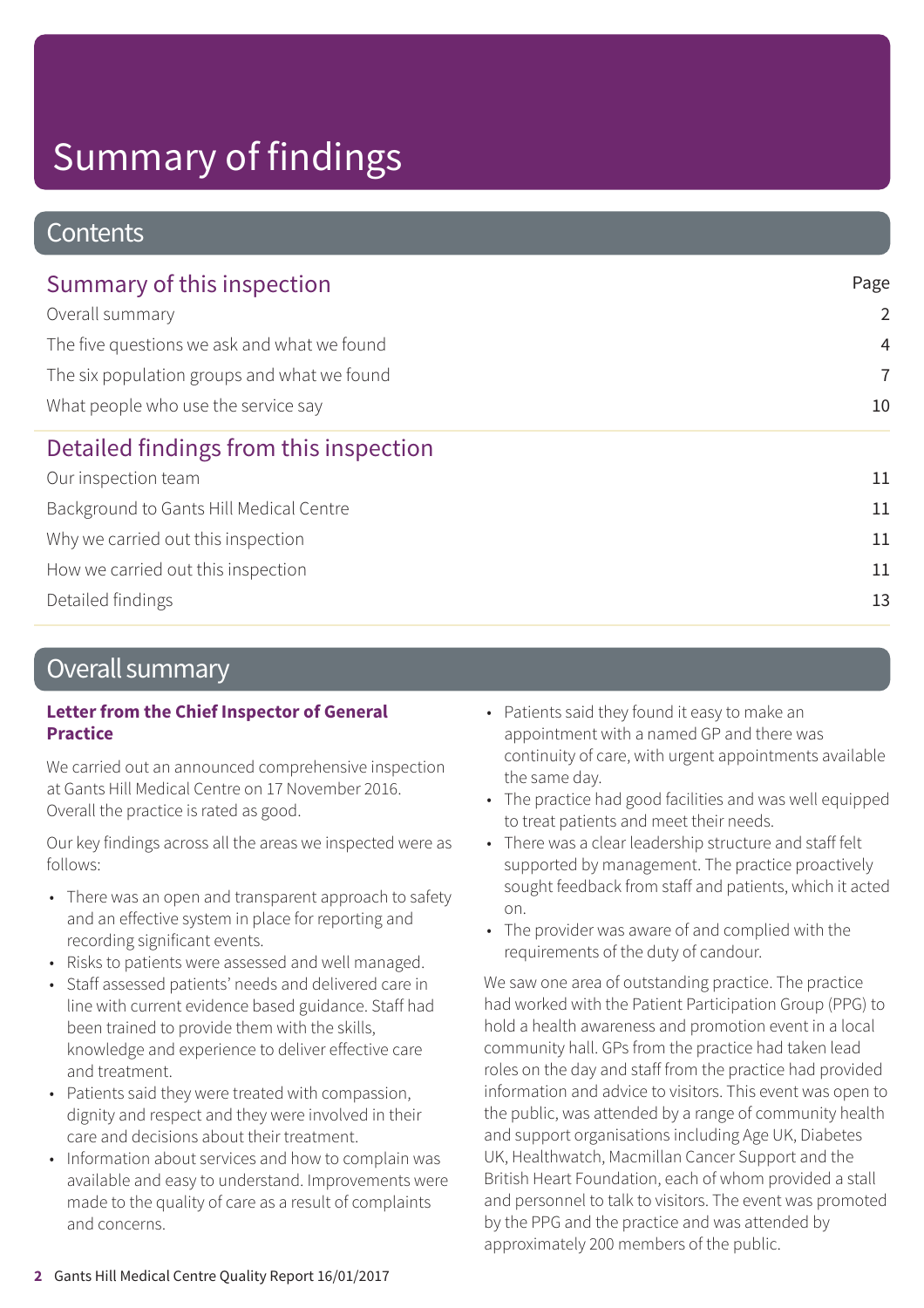The areas where the provider should make improvement are:

• Continue to review patient satisfaction around telephone access and overall patient recommendation and take steps to assess the impact of recent changes.

#### **Professor Steve Field CBE FRCP FFPH FRCGP**

Chief Inspector of General Practice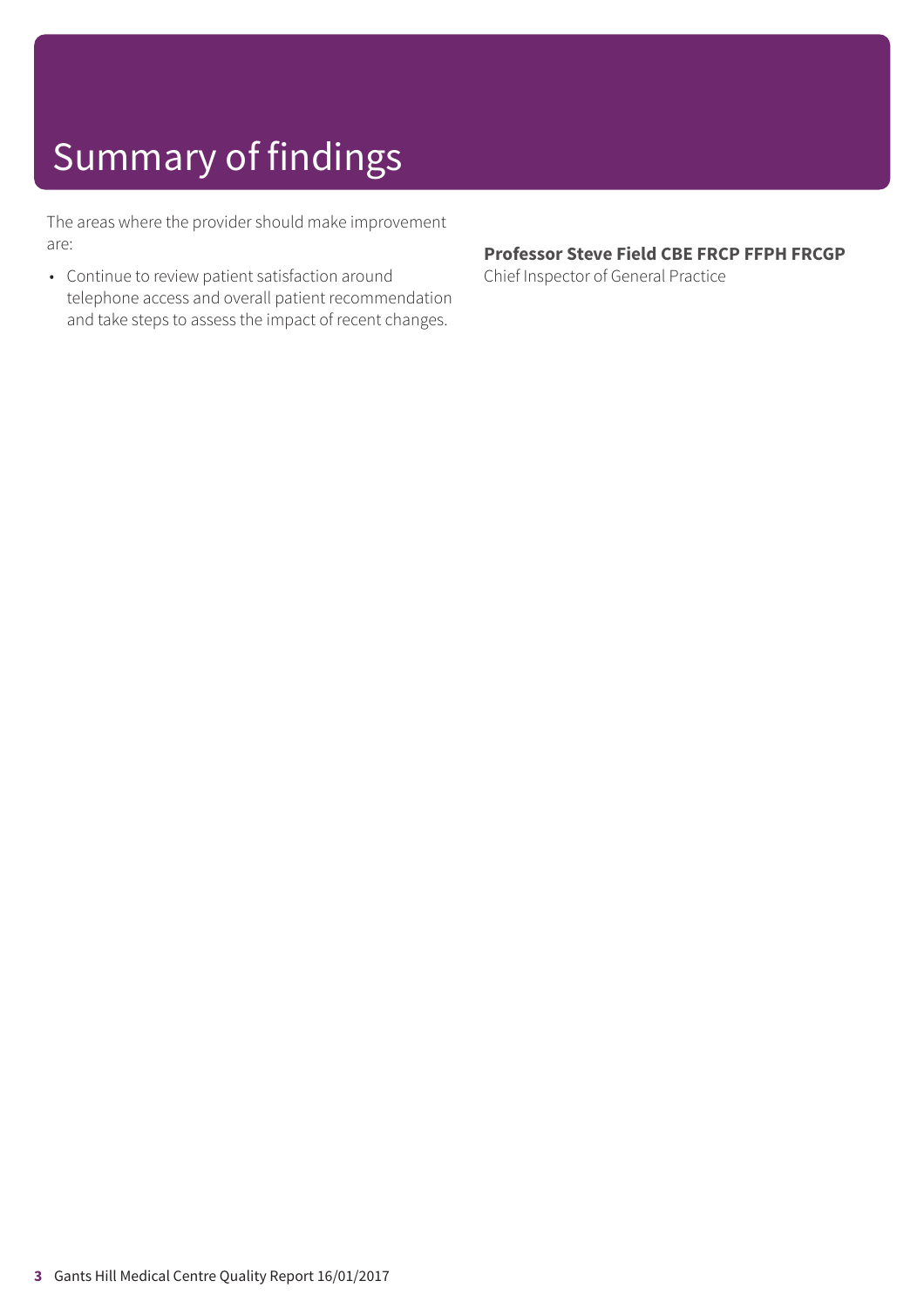### The five questions we ask and what we found

We always ask the following five questions of services.

#### **Are services safe?**

The practice is rated as good for providing safe services.

- There was an effective system in place for reporting and recording significant events.
- Lessons were shared to make sure action was taken to improve safety in the practice.
- When things went wrong patients received reasonable support, truthful information, and a written apology. They were told about any actions to improve processes to prevent the same thing happening again.
- The practice had clearly defined and embedded systems, processes and practices in place to keep patients safe and safeguarded from abuse.
- Risks to patients were assessed and well managed.

#### **Are services effective?**

The practice is rated as good for providing effective services.

- Data from the Quality and Outcomes Framework (QOF) showed patient outcomes were at or above average compared to the national average.
- Staff assessed needs and delivered care in line with current evidence based guidance.
- Clinical audits demonstrated quality improvement.
- Staff had the skills, knowledge and experience to deliver effective care and treatment.
- There was evidence of appraisals and personal development plans for all staff.
- Staff worked with other health care professionals to understand and meet the range and complexity of patients' needs.
- There was a failsafe process in place to follow up urgent suspected cancer diagnosis referrals. This was to ensure that patients received and attended appointments within recommended timescales.

#### **Are services caring?**

The practice is rated as good for providing caring services.

• Data from the national GP patient survey showed patients rated the practice lower than others for several aspects of care.

**Good –––**

**Good –––**

**Good –––**

**4** Gants Hill Medical Centre Quality Report 16/01/2017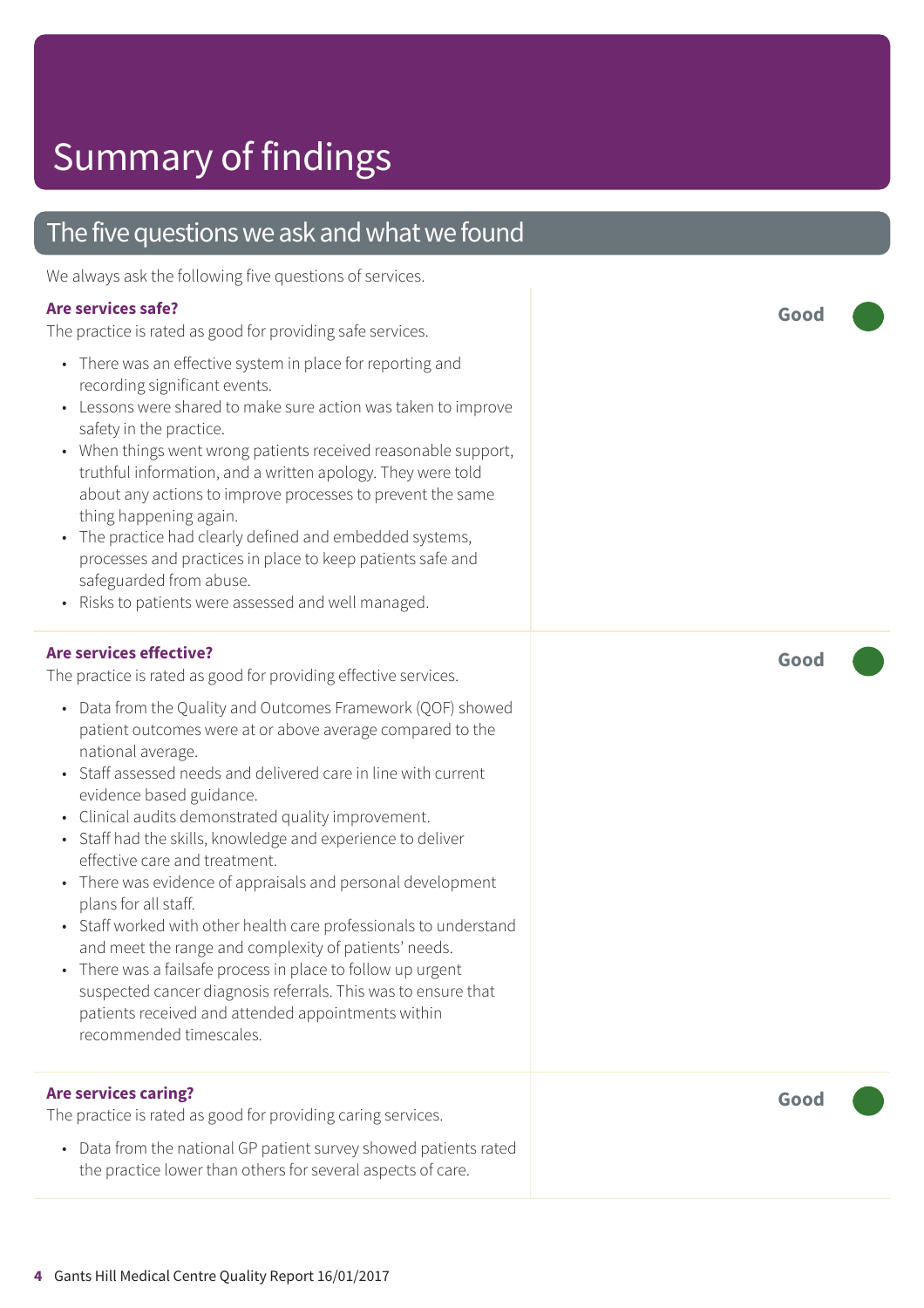- Patients said they were treated with compassion, dignity and respect and they were involved in decisions about their care and treatment.
- The practice had a system in place to identify and support carers.
- Information for patients about the services available was easy to understand and accessible.
- We saw staff treated patients with kindness and respect, and maintained patient and information confidentiality.

#### **Are services responsive to people's needs?**

The practice is rated as good for providing responsive services.

- Practice staff reviewed the needs of its local population and engaged with the NHS England Area Team and Clinical Commissioning Group to secure improvements to services where these were identified. For instance the practice had a high number of patients who worked during the week and had provided an additional GP session on Saturday mornings to make it easier for these patients to see a GP.
- Approximately 7% of the practice population had been diagnosed with diabetes and the practice had supported the practice nurse to qualify as a diabetes specialist nurse who could undertake insulin initiation at the practice. This meant that patients newly diagnosed with diabetes did not have to travel to specialist clinics to commence treatment.
- Patients said they found it easy to make an appointment with a named GP and there was continuity of care, with urgent appointments available the same day.
- The practice had good facilities and was well equipped to treat patients and meet their needs.
- Information about how to complain was available and easy to understand and evidence showed the practice responded quickly to issues raised. Learning from complaints was shared with staff and other stakeholders.
- The practice had worked with the Patient Participation Group (PPG) to hold a health awareness and promotion event in a local community hall. Guest speakers form a range of community health providers and support organisations had been arranged and the event had been attended by approximately 200 people.

#### **Are services well-led?**

The practice is rated as good for being well-led.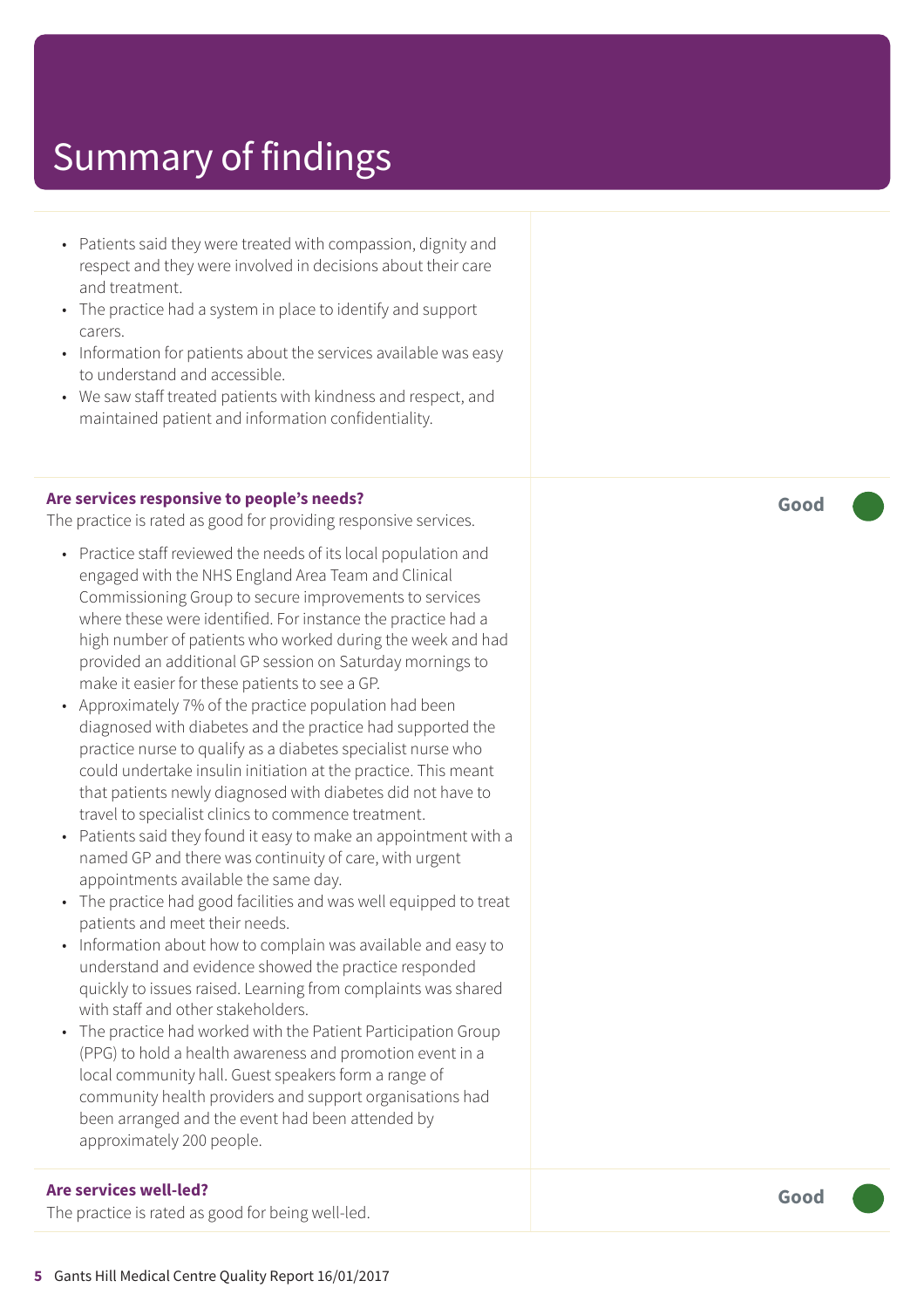- The practice had a clear vision and strategy to deliver high quality care and promote good outcomes for patients. Staff were clear about the vision and their responsibilities in relation to it.
- There was a clear leadership structure and staff felt supported by management. The practice had a number of policies and procedures to govern activity and held regular governance meetings.
- There was an overarching governance framework which supported the delivery of the strategy and good quality care. This included arrangements to monitor and improve quality and identify risk.
- The provider was aware of and complied with the requirements of the duty of candour. The partners encouraged a culture of openness and honesty. The practice had systems in place for notifiable safety incidents and ensured this information was shared with staff to ensure appropriate action was taken.
- The practice proactively sought feedback from staff and patients, which it acted on. The patient participation group was active.
- There was a strong focus on continuous learning and improvement at all levels. For instance, the practice was involved in a local pilot scheme to improve access to specialist cardiology advice via teleconferencing appointments.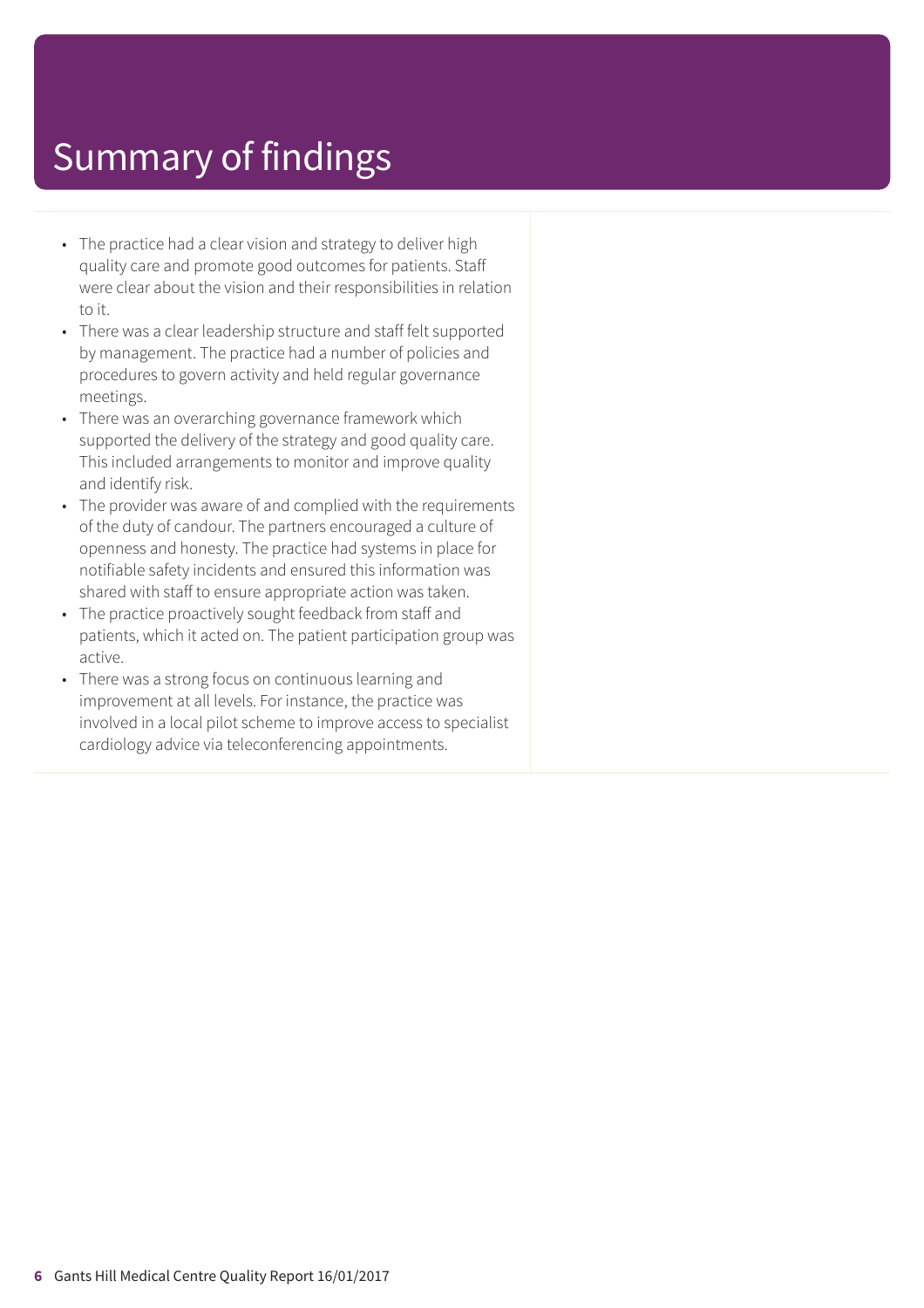### The six population groups and what we found

We always inspect the quality of care for these six population groups.

#### **Older people**

The practice is rated as good for the care of older people.

- The practice offered proactive, personalised care to meet the needs of the older people in its population.
- The practice was responsive to the needs of older people, and offered home visits and urgent appointments for those with enhanced needs.
- Specific services were offered to reduce unnecessary referrals to hospitals and community services via on-site phlebotomy, extended hours and weekend hub cover.
- There were arrangements in place with local pharmacists enabling home delivery of medicines and electronic prescribing as necessary.

#### **People with long term conditions**

The practice is rated as good for the care of people with long-term conditions.

- Nursing staff had lead roles in chronic disease management and patients at risk of hospital admission were identified as a priority.
- Performance for diabetes related indicators were comparable to CCG averages but below the national average. For instance, 70% of patients had well controlled blood sugar levels (CCG average of 70%, national average 78%). The exception reporting rate for this indicator was 9% (CCG average 8%, national average 12%).
- Longer appointments and home visits were available when needed.
- All these patients had a named GP and a structured annual review to check their health and medicines needs were being met. For those patients with the most complex needs, the named GP worked with relevant health and care professionals to deliver a multidisciplinary package of care.

#### **Families, children and young people**

The practice is rated as good for the care of families, children and young people.

**Good –––**

**Good –––**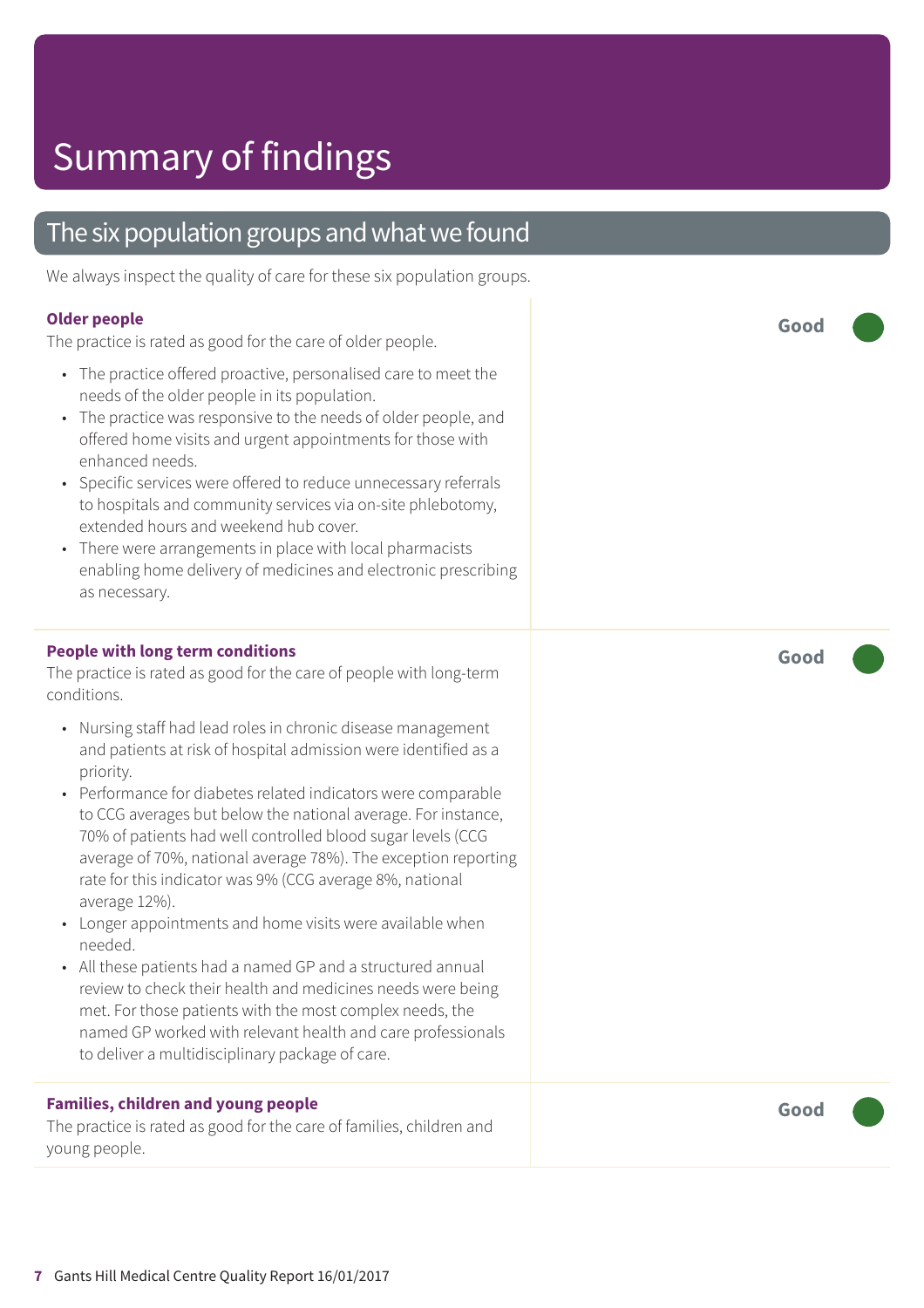- There were systems in place to identify and follow up children living in disadvantaged circumstances and who were at risk, for example, children and young people who had a high number of A&E attendances. Immunisation rates were relatively high for all standard childhood immunisations.
- Patients told us that children and young people were treated in an age-appropriate way and were recognised as individuals, and we saw evidence to confirm this.
- The practice's uptake for the cervical screening programme was 74%, which was comparable to the CCG average of 78% but below the national average of 82%.
- Appointments were available outside of school hours and the premises were suitable for children and babies.
- We saw positive examples of joint working with midwives, health visitors and school nurses.

#### **Working age people (including those recently retired and students)**

The practice is rated as good for the care of working-age people (including those recently retired and students).

- The needs of the working age population, those recently retired and students had been identified and the practice had adjusted the services it offered to ensure these were accessible, flexible and offered continuity of care.
- Extended opening hours were provided on a Saturday morning for patients who found it difficult to attend during normal office hours.
- The practice was proactive in offering online services as well as a full range of health promotion and screening that reflects the needs for this age group.

#### **People whose circumstances may make them vulnerable**

The practice is rated as good for the care of people whose circumstances may make them vulnerable.

- The practice held a register of patients living in vulnerable circumstances including homeless people and those with a learning disability.
- The practice offered longer appointments for patients with a learning disability.
- The practice regularly worked with other health care professionals in the case management of vulnerable patients.
- The practice informed vulnerable patients about how to access various support groups and voluntary organisations.

**Good –––**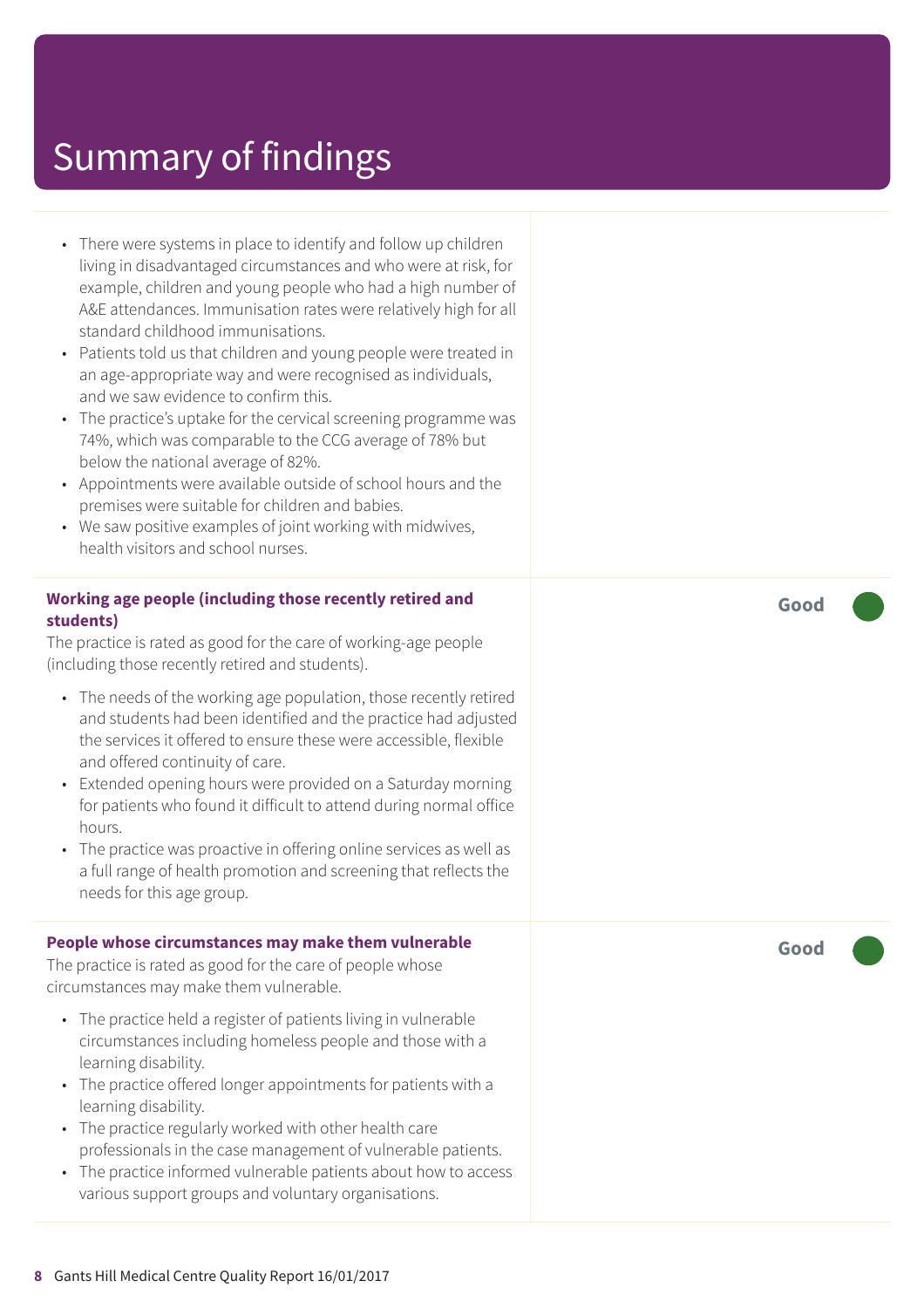• Staff knew how to recognise signs of abuse in vulnerable adults and children. Staff were aware of their responsibilities regarding information sharing, documentation of safeguarding concerns and how to contact relevant agencies in normal working hours and out of hours.

#### **People experiencing poor mental health (including people with dementia)**

The practice is rated as good for the care of people experiencing poor mental health (including people with dementia).

- Performance for mental health related indicators was above the national average. For example, 95% of patients diagnosed with schizophrenia, bipolar affective disorder and other psychoses had a comprehensive, agreed care plan documented in the record compared to the CCG average of 89% and national average of 88%. The exception reporting rate for this indicator was 11% (CCG average 6%, national average 13%).
- The practice regularly worked with multi-disciplinary teams in the case management of patients experiencing poor mental health, including those with dementia.
- The practice carried out advance care planning for patients with dementia.
- The practice had told patients experiencing poor mental health about how to access various support groups and voluntary organisations.
- The practice had a system in place to follow up patients who had attended accident and emergency where they may have been experiencing poor mental health.
- Staff had a good understanding of how to support patients with mental health needs and dementia.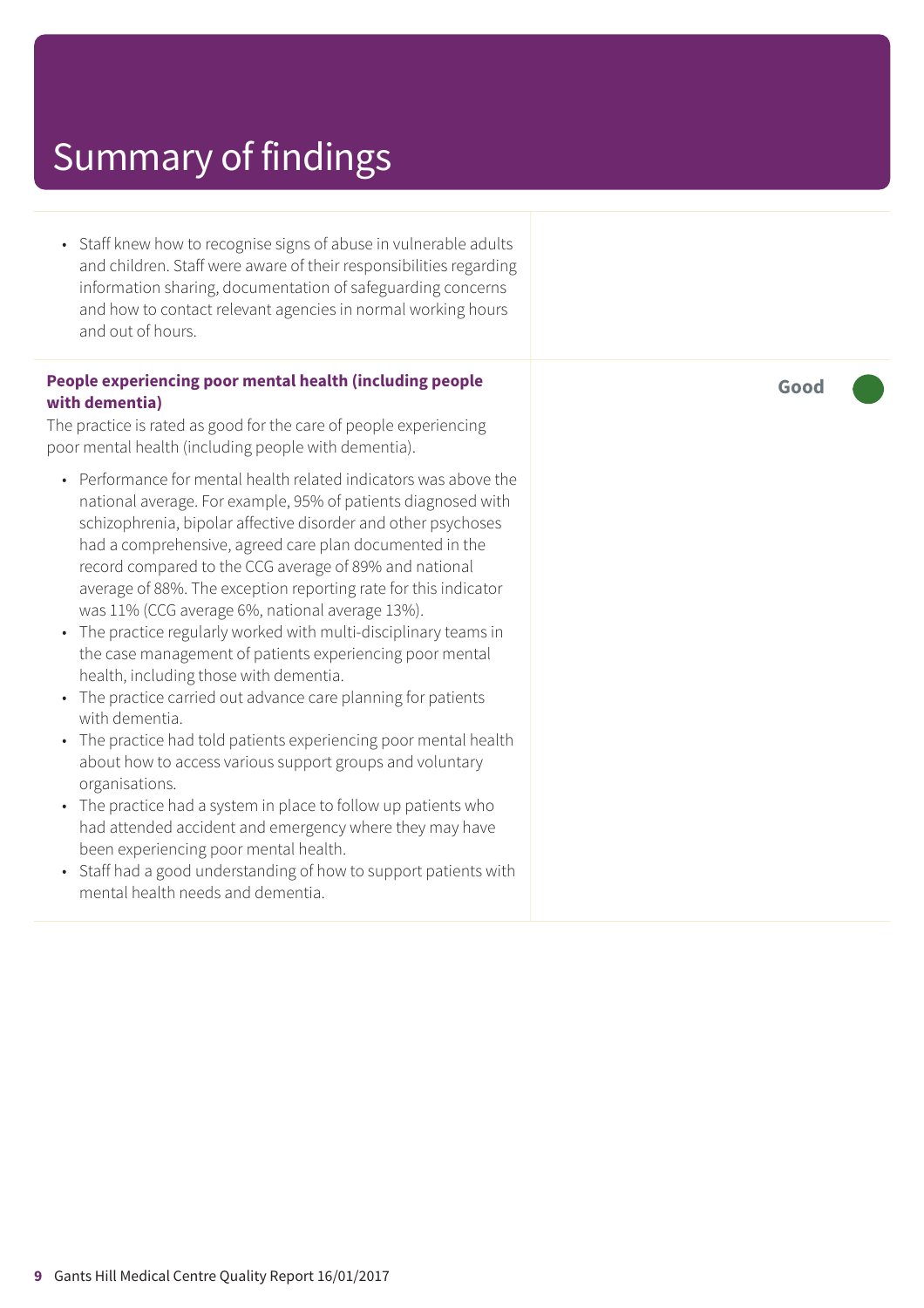### What people who use the service say

The national GP patient survey results were published in July 2016. The results showed the practice was performing in line with local and national averages. Three hundred and twenty four survey forms were distributed and 103 were returned. This represented 1% of the practice's patient list.

- 44% of patients found it easy to get through to this practice by phone compared to the national average of 73%.
- 60% of patients were able to get an appointment to see or speak to someone the last time they tried compared to the national average of 76%.
- 65% of patients described the overall experience of this GP practice as good compared to the national average of 85%.

• 55% of patients said they would recommend this GP practice to someone who has just moved to the local area compared to the national average of 79%.

As part of our inspection we also asked for CQC comment cards to be completed by patients prior to our inspection. We received 42 comment cards which all included positive comments about the standard of care received. People said staff were kind, caring and helpful. However, eight cards also included comments about long delays during clinics and six included comments about difficulties accessing appointments.

We spoke with six patients during the inspection. All six patients said they were satisfied with the care they received and thought staff were approachable, committed and caring.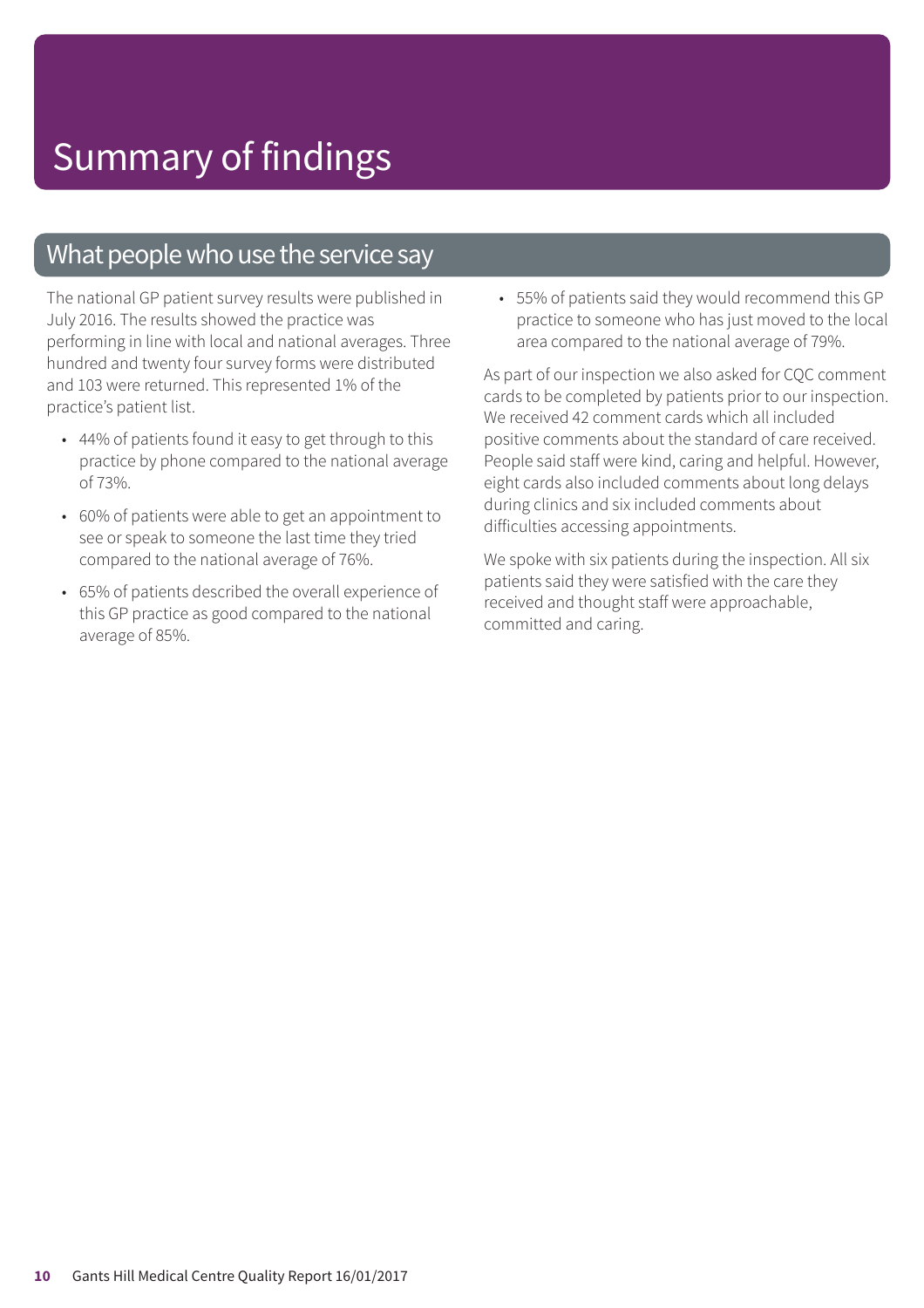

# Gants Hill Medical Centre **Detailed findings**

### Our inspection team

#### **Our inspection team was led by:**

Our inspection team was led by a CQC Lead Inspector**.** The team included a GP specialist adviser and a practice manager specialist adviser.

## **Background to Gants Hill Medical Centre**

Gants Hill Medical Centre provides GP primary care services to approximately 8,200 people living in Gants Hill, London Borough of Redbridge. The practice has a General Medical Services (GMS) contract for providing general practice services to the local population. General Medical Services (GMS) contract is the contract between general practices and NHS England for delivering primary care services to local communities.

Information published by Public Health England rates the level of deprivation within the practice population group as seven on a scale of one to ten. Level one represents the very highest levels of deprivation and level ten the lowest. This information also shows that Income Deprivation Affecting Older People (IDAOPI) is 22% which is comparable to the CCG average of 21% and the national average of 16%. Income Deprivation Affecting Children (IDACI) is 14% (CCG average 19%, national average 20%).

There are currently two GP partners, one male and one female, both of whom are full time. There are two part time salaried GPs, one male and one female and three long term locum GPs, two male and one female. The practice provides a total of 33 GP sessions per week. The practice also hosts a psychological therapist.

The clinical team is completed by a practice nurse and a health care assistant, both of whom work part time. The health care assistant is also trained as a phlebotomist (Phlebotomists are specialist healthcare assistants who take blood samples from patients for testing in laboratories). There are also two practice managers, both of whom work part time, ten administrative and reception staff and one cleaner.

The practice is registered with the Care Quality Commission to provide the regulated activities of maternity and midwifery services, diagnostic and screening procedures, family planning, treatment of disease, disorder or injury and surgical procedures.

The practice is located in a two storey former residential building. Consulting rooms are located on two floors. Patients unable to access the second floor are accommodated on the ground floor.

The practice opening hours for the surgery are:

Monday 8am to 7pm

Tuesday 8am to 6:30pm

Wednesday 8am to 6:30pm

Thursday 8am to 6:30pm

Friday 8am to 7pm

Saturday 9am to 12pm

Sunday Closed

Appointments are available between 9am and 7pm on Mondays and Fridays, 9am and 6pm on Tuesdays, Wednesdays and Thursdays and 9am and 12pm on Saturdays. Patients can book appointments in person, on-line or by telephone. Patients can access a range of appointments with the GPs and nurses. Face to face appointments are available on the day and are also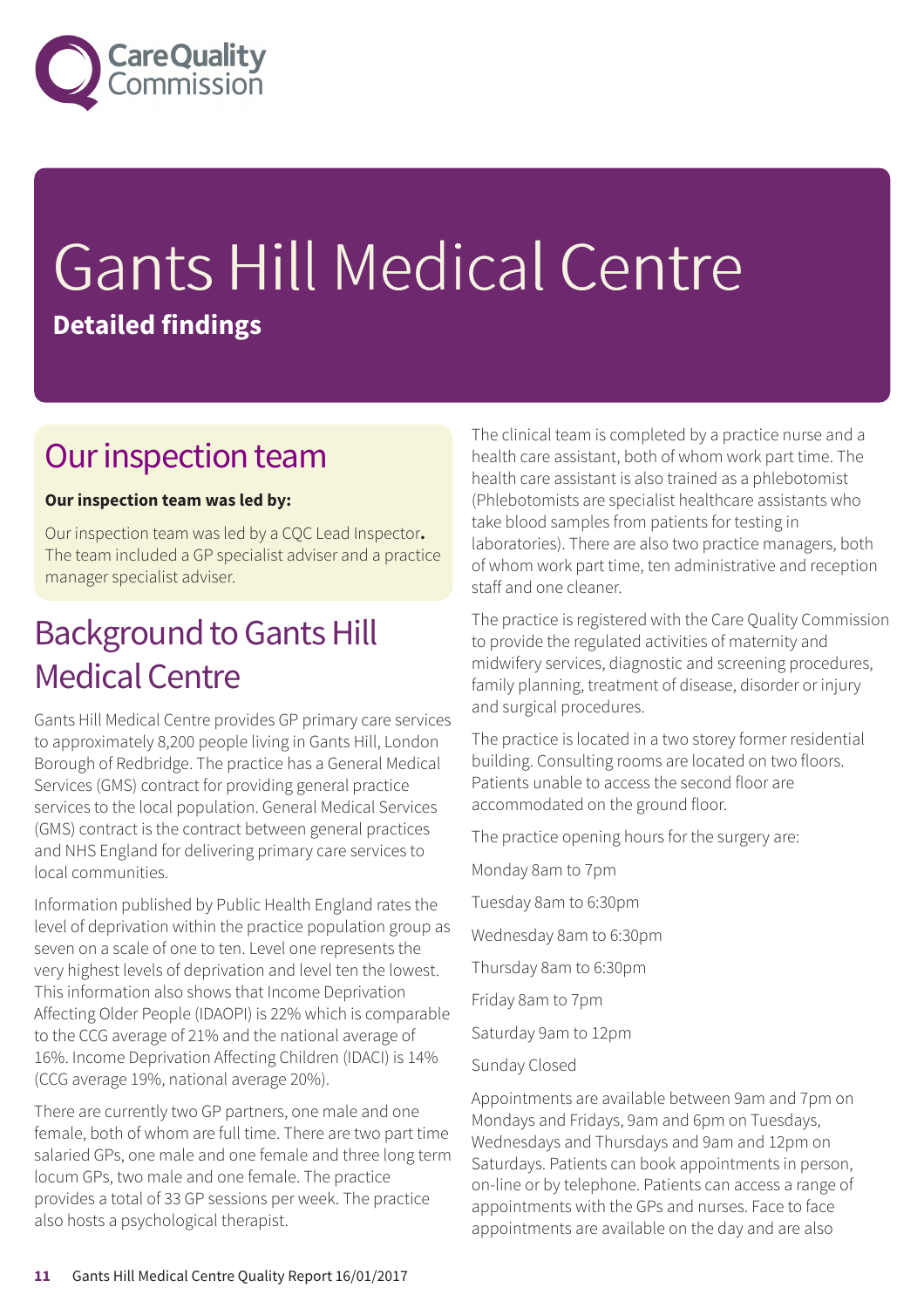# Detailed findings

bookable up to four weeks in advance. Telephone consultations are offered where advice and prescriptions, if appropriate, can be issued and a telephone triage system is in operation where a patient's condition is assessed and clinical advice given. Home visits are offered to patients whose condition means they cannot visit the practice.

The practice has opted not to provide out of hours services (OOH) to patients and these were provided on the practice's behalf by a nominated provider. The details of the how to access the OOH service are communicated in a recorded message accessed by calling the practice when it is closed and details can also be found on the practice website.

The practice had not previously been inspected.

### Why we carried out this inspection

We carried out a comprehensive inspection of this service under Section 60 of the Health and Social Care Act 2008 as part of our regulatory functions. The inspection was planned to check whether the provider is meeting the legal requirements and regulations associated with the Health and Social Care Act 2008, to look at the overall quality of the service, and to provide a rating for the service under the Care Act 2014.

### How we carried out this inspection

Before visiting, we reviewed a range of information we hold about the practice and asked other organisations to share what they knew. We carried out an announced visit on 17 November 2016. During our visit we:

- Spoke with a range of staff including GPs, practice manager, practice nurse, health care associate and members of the administration and reception teams and spoke with patients who used the service.
- Observed how patients were being cared for and talked with carers and/or family members
- Reviewed an anonymised sample of the personal care or treatment records of patients.
- Reviewed comment cards where patients and members of the public shared their views and experiences of the service.

To get to the heart of patients' experiences of care and treatment, we always ask the following five questions:

- Is it safe?
- Is it effective?
- Is it caring?
- Is it responsive to people's needs?
- Is it well-led?

We also looked at how well services were provided for specific groups of people and what good care looked like for them. The population groups are:

- Older people
- People with long-term conditions
- Families, children and young people
- Working age people (including those recently retired and students)
- People whose circumstances may make them vulnerable
- People experiencing poor mental health (including people with dementia).

Please note that when referring to information throughout this report, for example any reference to the Quality and Outcomes Framework data, this relates to the most recent information available to the CQC at that time.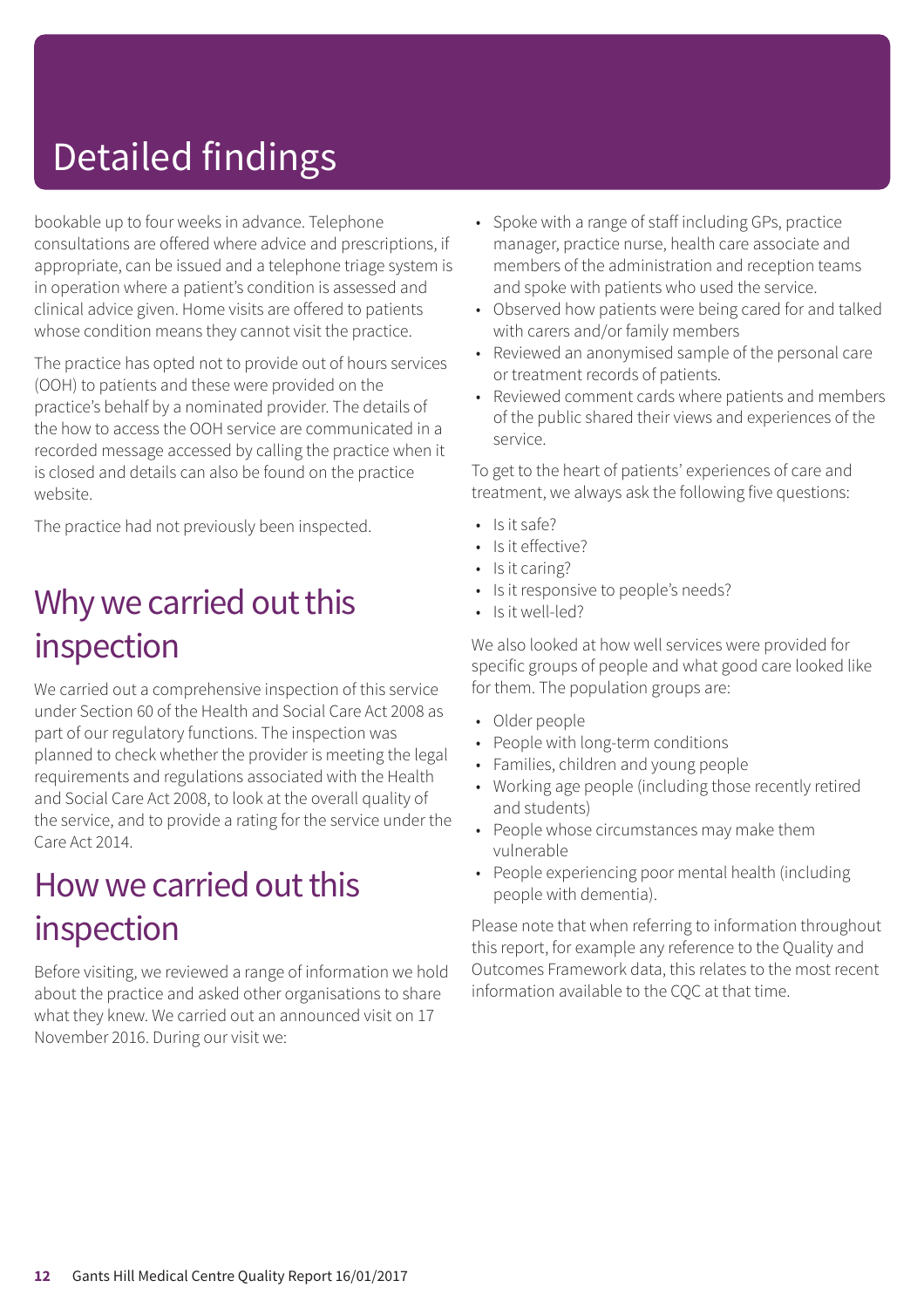# Are services safe?

# **Our findings**

#### **Safe track record and learning**

There was an effective system in place for reporting and recording significant events.

- Staff told us they would inform the practice manager of any incidents and there was a recording form available on the practice's computer system. The incident recording form supported the recording of notifiable incidents under the duty of candour. (The duty of candour is a set of specific legal requirements that providers of services must follow when things go wrong with care and treatment).
- We saw evidence that when things went wrong with care and treatment, patients were informed of the incident, received reasonable support, truthful information, a written apology and were told about any actions to improve processes to prevent the same thing happening again.
- The practice carried out a thorough analysis of the significant events.

We reviewed safety records, incident reports, patient safety alerts and minutes of meetings where these were discussed. The practice had recorded six significant event in the previous 12 months. We saw evidence that lessons were shared and action was taken to improve safety in the practice. For example, we saw a record of an occasion when the two fridges used to store vaccines had had simultaneous interruption of power supply over a weekend when the practice was closed. The issue had been identified immediately the practice opened the following week and staff had sought advice from NHS England and had followed the correct procedure to manage the medicines affected. The practice had also commissioned an electrical survey of the building and following this, reviewed the arrangements for storing vaccines. The practice had subsequently moved one of the fridges to a room which was connected to a different electrical circuit to minimise the possibility of the incident happening again.

#### **Overview of safety systems and processes**

The practice had clearly defined and embedded systems, processes and practices in place to keep patients safe and safeguarded from abuse, which included:

- Arrangements were in place to safeguard children and vulnerable adults from abuse. These arrangements reflected relevant legislation and local requirements. Policies were accessible to all staff. The policies clearly outlined who to contact for further guidance if staff had concerns about a patient's welfare. There was a lead member of staff for safeguarding. The GPs attended safeguarding meetings when possible and always provided reports where necessary for other agencies. Staff demonstrated they understood their responsibilities and all had received training on safeguarding children and vulnerable adults relevant to their role. GPs, practice nurse and health care assistant were trained to child protection or child safeguarding level 3. All other staff were trained to level 1.
- A notice in the waiting room advised patients that chaperones were available if required. All staff who acted as chaperones were trained for the role and had received a Disclosure and Barring Service (DBS) check. (DBS checks identify whether a person has a criminal record or is on an official list of people barred from working in roles where they may have contact with children or adults who may be vulnerable).
- The practice maintained appropriate standards of cleanliness and hygiene. We observed the premises to be clean and tidy. The practice nurse was the infection control clinical lead who liaised with the local infection prevention teams to keep up to date with best practice. There was an infection control protocol in place and staff had received up to date training. Annual infection control audits were undertaken. We looked at the most recent audit and we saw evidence that action was taken to address any improvements identified as a result. For instance, the practice had purchased plastic covers for all computer keyboards and these were used by all staff.
- The arrangements for managing medicines, including emergency medicines and vaccines, in the practice kept patients safe (including obtaining, prescribing, recording, handling, storing, security and disposal). Processes were in place for handling repeat prescriptions which included the review of high risk medicines. The practice carried out regular medicines audits, with the support of the local CCG pharmacy teams, to ensure prescribing was in line with best practice guidelines for safe prescribing. Blank prescription forms and pads were securely stored and there were systems in place to monitor their use. Every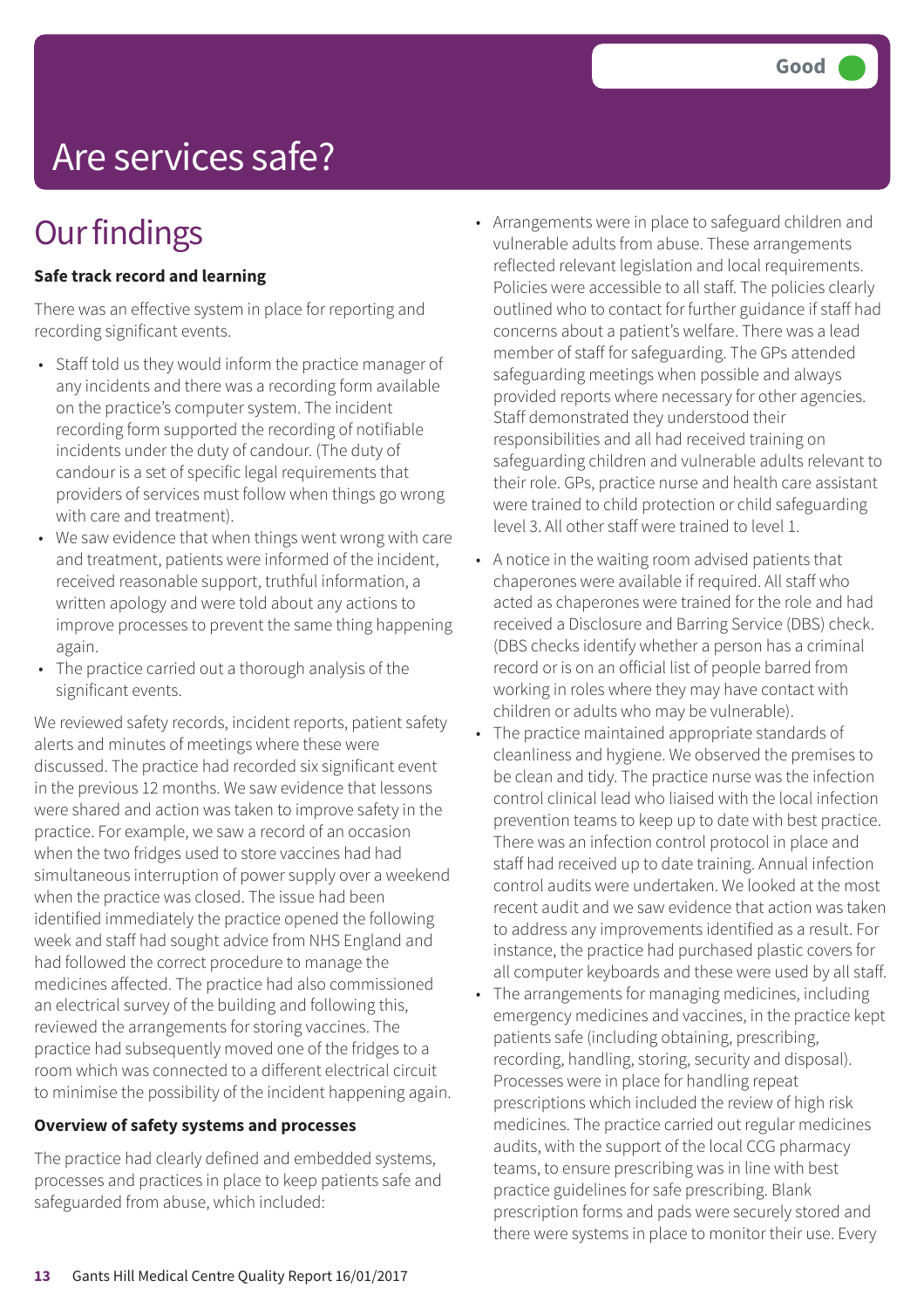## Are services safe?

consulting room had a wall mounted lockable safe and blank prescriptions were placed in these whenever the practice was closed. Patient Group Directions (PGDs) had been adopted by the practice to allow nurses to administer medicines in line with legislation. (PGDs are written instructions for the supply or administration of medicines to groups of patients who may not be individually identified before presentation for treatment).Health Care Assistants were trained to administer vaccines and medicines against a patient specific prescription (PSDs) or direction from a prescriber. (PSDs are written instructions from a qualified and registered prescriber for a medicine including the dose, route and frequency or appliance to be supplied or administered to a named patient after the prescriber has assessed the patient on an individual basis).

• We reviewed seven personnel files and found appropriate recruitment checks had been undertaken prior to employment. For example, proof of identification, references, qualifications, registration with the appropriate professional body and the appropriate checks through the Disclosure and Barring Service.

#### **Monitoring risks to patients**

Risks to patients were assessed and well managed.

• There were procedures in place for monitoring and managing risks to patient and staff safety. There was a health and safety policy available with a poster in the reception office which identified local health and safety representatives. The practice had up to date fire risk assessments and carried out regular fire drills. All electrical equipment was checked to ensure the equipment was safe to use and clinical equipment was checked to ensure it was working properly. The practice had a variety of other risk assessments in place to monitor safety of the premises such as control of substances hazardous to health and infection control and legionella (Legionella is a term for a particular bacterium which can contaminate water systems in buildings).

• Arrangements were in place for planning and monitoring the number of staff and mix of staff needed to meet patients' needs. There was a rota system in place for all the different staffing groups to ensure enough staff were on duty.

#### **Arrangements to deal with emergencies and major incidents**

The practice had adequate arrangements in place to respond to emergencies and major incidents.

- There was an instant messaging system on the computers in all the consultation and treatment rooms which alerted staff to any emergency.
- All staff received annual basic life support training and there were emergency medicines available.
- The practice had a defibrillator available on the premises and oxygen with adult and children's masks. A first aid kit and accident book were available. We saw that the practice had a process in place to ensure emergency equipment was regularly checked.
- Emergency medicines were stored in a consulting room which meant that although staff knew of their location, there was a possibility of delays accessing these medicines in an emergency. We discussed this with the practice who undertook an immediate risk assessment. Arrangements were put in place to relocate emergency medicines to an area which was accessible at all times when the practice was open. We were shown evidence that these arrangements had been followed through a week after our inspection. All the medicines we checked were in date and stored securely.
- The practice had a comprehensive business continuity plan in place for major incidents such as power failure or building damage. The plan included emergency contact numbers for staff, utility companies and key organisations. The plan which was updated regularly, also included details of a 'buddy' practice and a copy had been provided to every member of staff.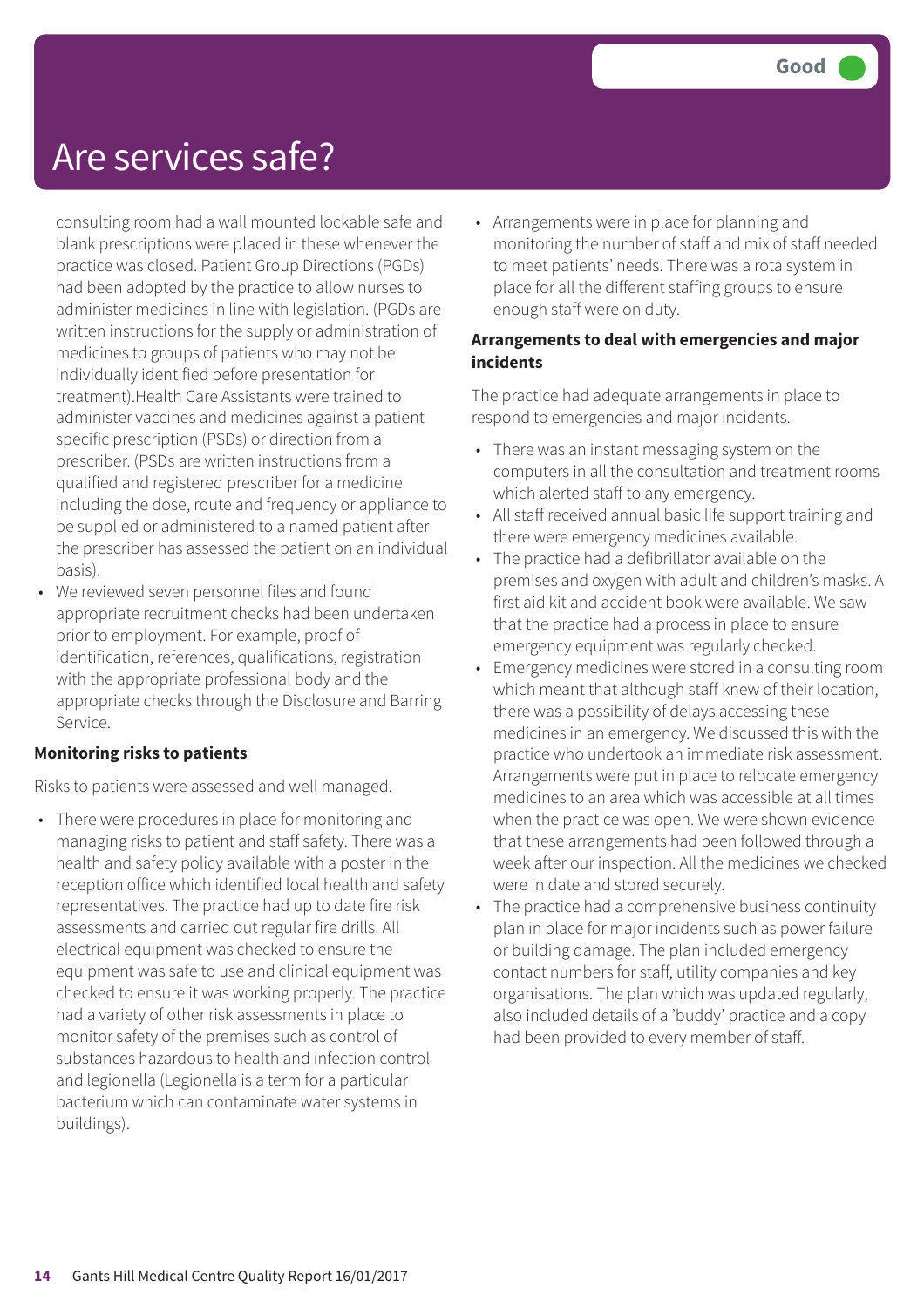# Are services effective?

(for example, treatment is effective)

# **Our findings**

#### **Effective needs assessment**

The practice assessed needs and delivered care in line with relevant and current evidence based guidance and standards, including National Institute for Health and Care Excellence (NICE) best practice guidelines.

- The practice had systems in place to keep all clinical staff up to date. Staff had access to guidelines from NICE and used this information to deliver care and treatment that met patients' needs.
- The practice monitored that these guidelines were followed through risk assessments, audits and random sample checks of patient records.

#### **Management, monitoring and improving outcomes for people**

The practice used the information collected for the Quality and Outcomes Framework (QOF) and performance against national screening programmes to monitor outcomes for patients. (QOF is a system intended to improve the quality of general practice and reward good practice). The most recent published results were 93% of the total number of points available

This practice was not an outlier for any QOF (or other national) clinical targets. However, the practice exception reporting rate for one clinical indicator relating to dementia was significantly higher than local and national averages. Data from 2014/2015 showed that 30% of patients diagnosed with dementia had been exception reported for the purposes of having a care plan in the record, compared to the local CCG of 10% and national average of 8%. The practice explained that this high rate was caused by a misunderstanding of how to record care plans of residents at a local nursing home for which the practice provided GP services. Staff had been trained in the correct procedure and we noted that the exception reporting rate for this indicator was 6% for 2015/2016. (Exception reporting is the removal of patients from QOF calculations where, for example, the patients are unable to attend a review meeting or certain medicines cannot be prescribed because of side effects).

- Performance for diabetes related indicators were comparable to CCG averages but below the national average. For instance, 70% of patients had well controlled blood sugar levels (CCG average of 70%, national average 78%). The exception reporting rate for this indicator was 9% (CCG average 8%, national average 12%). The percentage of patients on the diabetes register, with a record of a foot examination within the preceding 12 months was 76% (CCG average 83%, national average 88%). The exception reporting rate for this indicator was 12% (CCG average 3%, national average 9%).
- Performance for mental health related indicators was comparable to the national average. For example, 95% of patients diagnosed with schizophrenia, bipolar affective disorder and other psychoses had a comprehensive, agreed care plan documented in the record compared to the CCG average of 89% and national average of 88%. The exception reporting rate for this indicator was 11% (CCG average 6%, national average 13%).
- 83% of patients with hypertension had well controlled blood pressure compared to the CCG average of 82% and the national average of 84%. The exception reporting rate for this indicator was 3% (CCG average 4%, national average 4%).
- Outcomes for patients with asthma were comparable to CCG and national averages. For instance, 70% had had an asthma review in the preceding 12 months using a nationally recognised assessment tool compared to the CCG average of 76% and the national average of 75%. The exception reporting rate for this indicator was 8% (CCG average 3%, national average 8%).

There was evidence of quality improvement including clinical audit.

- There had been three clinical audits completed in the last two years, two of these were completed audits where the improvements made were implemented and monitored.
- The practice participated in local audits, national benchmarking, accreditation and peer review.
- Findings were used by the practice to improve services.

Information about patients' outcomes was used to make improvements. For example, the practice had undertaken a two cycle audit of end of life care at the practice. During the first cycle, the practice had identified that 11% of patients

Data from 2014/2015 showed:

.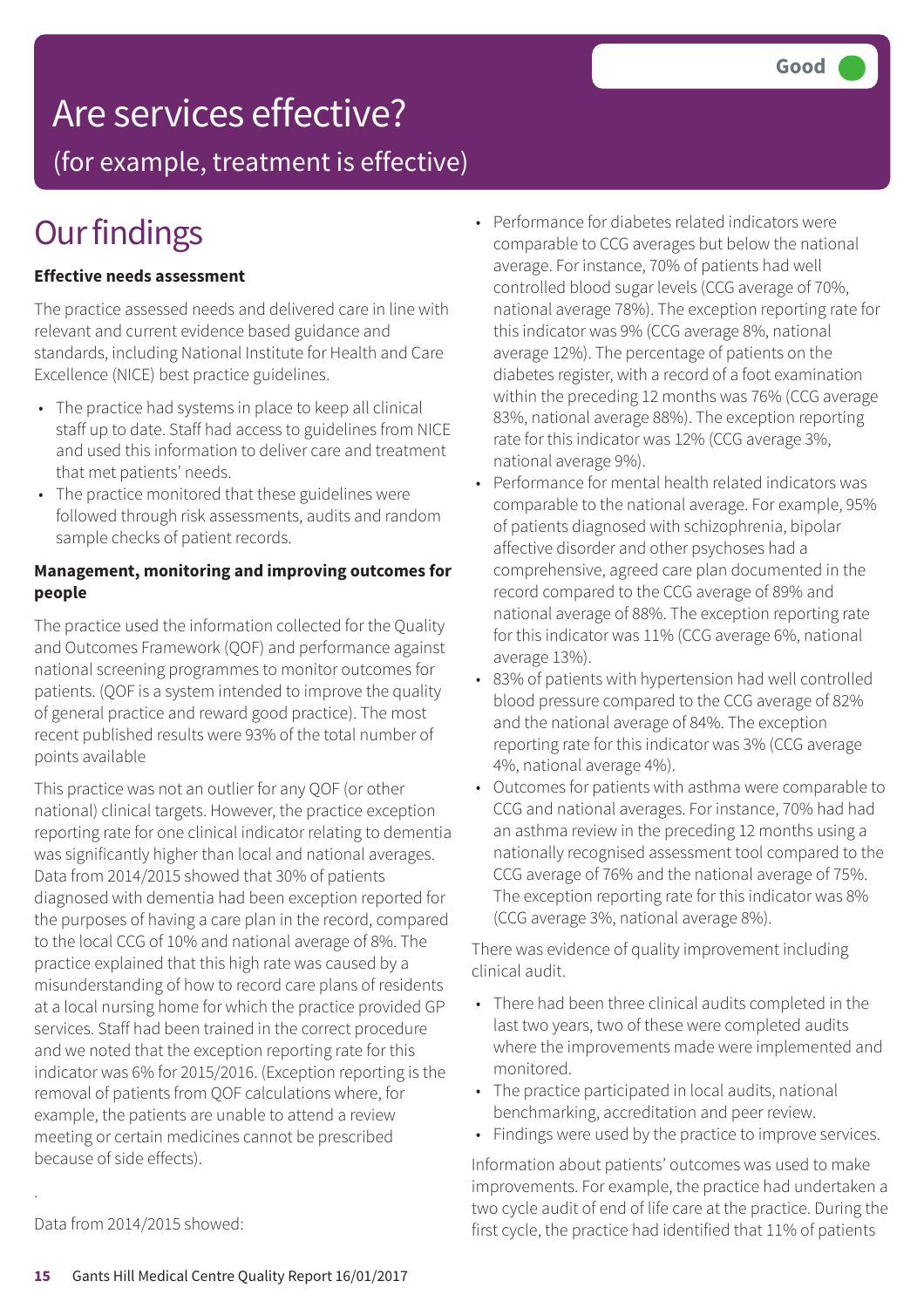# Are services effective? (for example, treatment is effective)

on the palliative register had a discussion recorded regarding their resuscitation status, entered in a care plan. The practice had arranged training on end of life care and this had been undertaken by all members of staff. A second audit cycle was undertaken six months later which showed that 42% of patients on the palliative register had a discussion recorded regarding their resuscitation status, entered in a care plan.

#### **Effective staffing**

Staff had the skills, knowledge and experience to deliver effective care and treatment.

- The practice had an induction programme for all newly appointed staff. This covered such topics as safeguarding, infection prevention and control, fire safety, health and safety and confidentiality. We saw examples of completed induction templates on staff records which showed the induction programme had been followed.
- The practice could demonstrate how they ensured role-specific training and updating for relevant staff. For example, for those reviewing patients with long-term conditions.
- Staff administering vaccines and taking samples for the cervical screening programme had received specific training which had included an assessment of competence. Staff who administered vaccines could demonstrate how they stayed up to date with changes to the immunisation programmes, for example by access to on line resources and discussion at practice meetings.
- The learning needs of staff were identified through a system of appraisals, meetings and reviews of practice development needs. Staff had access to appropriate training to meet their learning needs and to cover the scope of their work. This included ongoing support, one-to-one meetings, coaching and mentoring, clinical supervision and facilitation and support for revalidating GPs. All staff had received an appraisal within the last 12 months.
- Staff received training that included: safeguarding, fire safety awareness, basic life support and information governance. Staff had access to and made use of e-learning training modules and in-house training.

#### **Coordinating patient care and information sharing**

The information needed to plan and deliver care and treatment was available to relevant staff in a timely and accessible way through the practice's patient record system and their intranet system.

- This included care and risk assessments, care plans, medical records and investigation and test results.
- The practice shared relevant information with other services in a timely way, for example when referring patients to other services.
- There was a failsafe process in place to follow up urgent suspected cancer diagnosis referrals. This was to ensure that patients received appointments within two weeks and patients who did not attend these appointments were contacted and encouraged to attend re-arranged appointments.

Staff worked together and with other health and social care professionals to understand and meet the range and complexity of patients' needs and to assess and plan ongoing care and treatment. This included when patients moved between services, including when they were referred, or after they were discharged from hospital. Meetings took place with other health care professionals on a monthly basis when care plans were routinely reviewed and updated for patients with complex needs.

#### **Consent to care and treatment**

Staff sought patients' consent to care and treatment in line with legislation and guidance.

- Staff understood the relevant consent and decision-making requirements of legislation and guidance, including the Mental Capacity Act 2005.
- When providing care and treatment for children and young people, staff carried out assessments of capacity to consent in line with relevant guidance.
- Where a patient's mental capacity to consent to care or treatment was unclear the GP or practice nurse assessed the patient's capacity and, recorded the outcome of the assessment.
- The process for seeking consent was monitored through patient records audits.

#### **Supporting patients to live healthier lives**

The practice identified patients who may be in need of extra support. For example: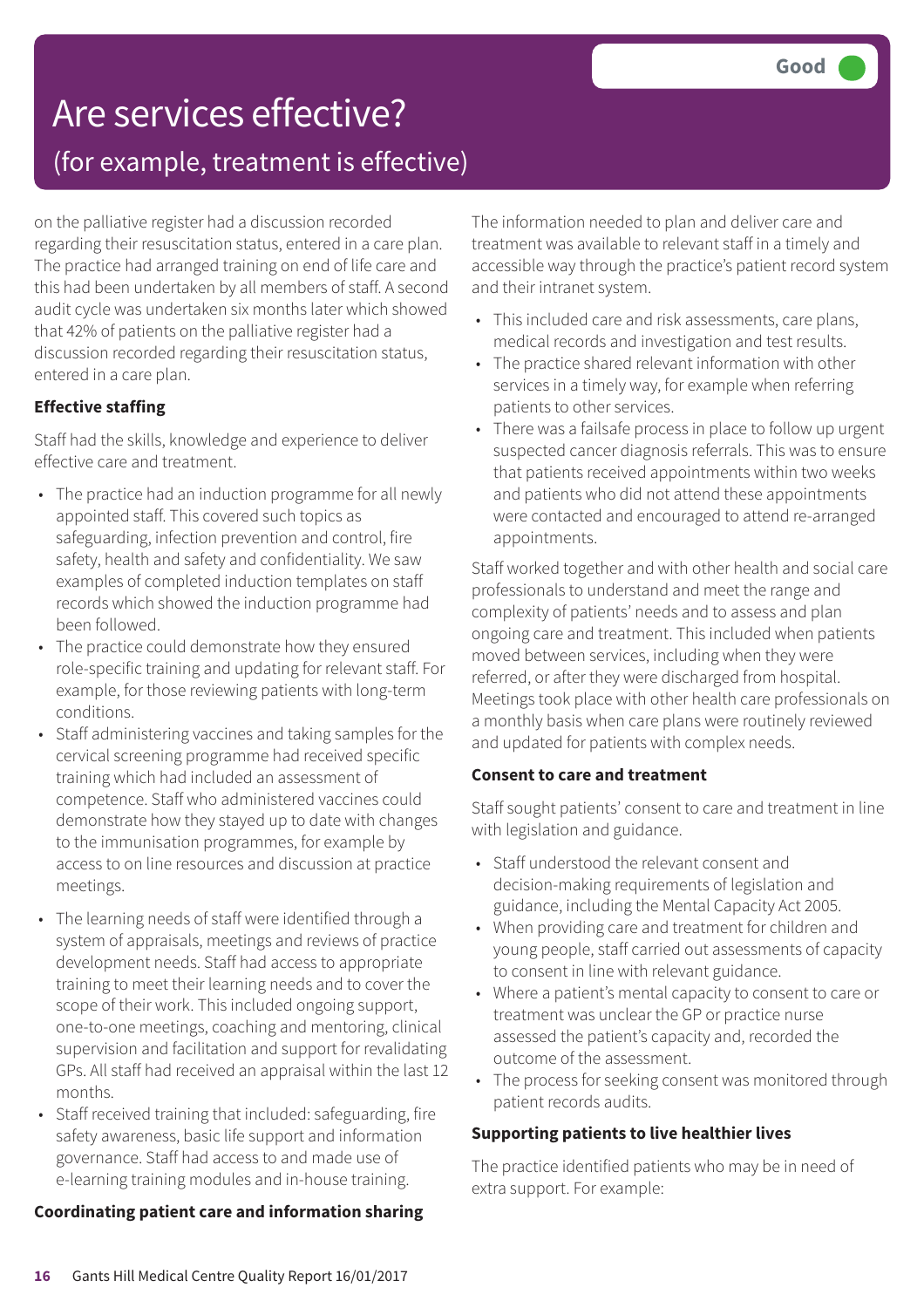## Are services effective? (for example, treatment is effective)

- Patients receiving end of life care, carers, those at risk of developing a long-term condition and those requiring advice on their diet, smoking and alcohol cessation. Patients were signposted to the relevant service.
- A dietician was available on the premises and smoking cessation advice was available from a local support group.

The practice's uptake for the cervical screening programme was 74%, which was lower than the CCG average of 79% and the national average of 82%. There was a policy to offer telephone reminders for patients who did not attend for their cervical screening test. The practice demonstrated how they encouraged uptake of the screening programme by using information in different languages and for those with a learning disability and they ensured a female sample taker was available. There were failsafe systems in place to ensure results were received for all samples sent for the cervical screening programme and the practice followed up women who were referred as a result of abnormal results. We asked the practice about plans to improve the uptake rates for health screening programmes and were told that

an assistant practice manager had recently been recruited. This assistant practice manager's duties included working to increase awareness of, and participation in screening programmes.

The practice also encouraged its patients to attend national screening programmes for bowel and breast cancer screening and uptake rates for these programmes were comparable to local averages but lower than national averages. For instance, the uptake rate for bowel screening was 49% (CCG average 48%, national average 58%) whilst for breast screening, the uptake rate was 65% (CCG average 68, national average 72%).

Childhood immunisation rates for the vaccinations given were comparable to CCG/national averages. For example, childhood immunisation rates for the vaccinations given to under two year olds ranged from 85% to 92% and five year olds from 79% to 94%.

Patients had access to appropriate health assessments and checks. These included health checks for new patients and NHS health checks for patients aged 40–74. Appropriate follow-ups for the outcomes of health assessments and checks were made, where abnormalities or risk factors were identified.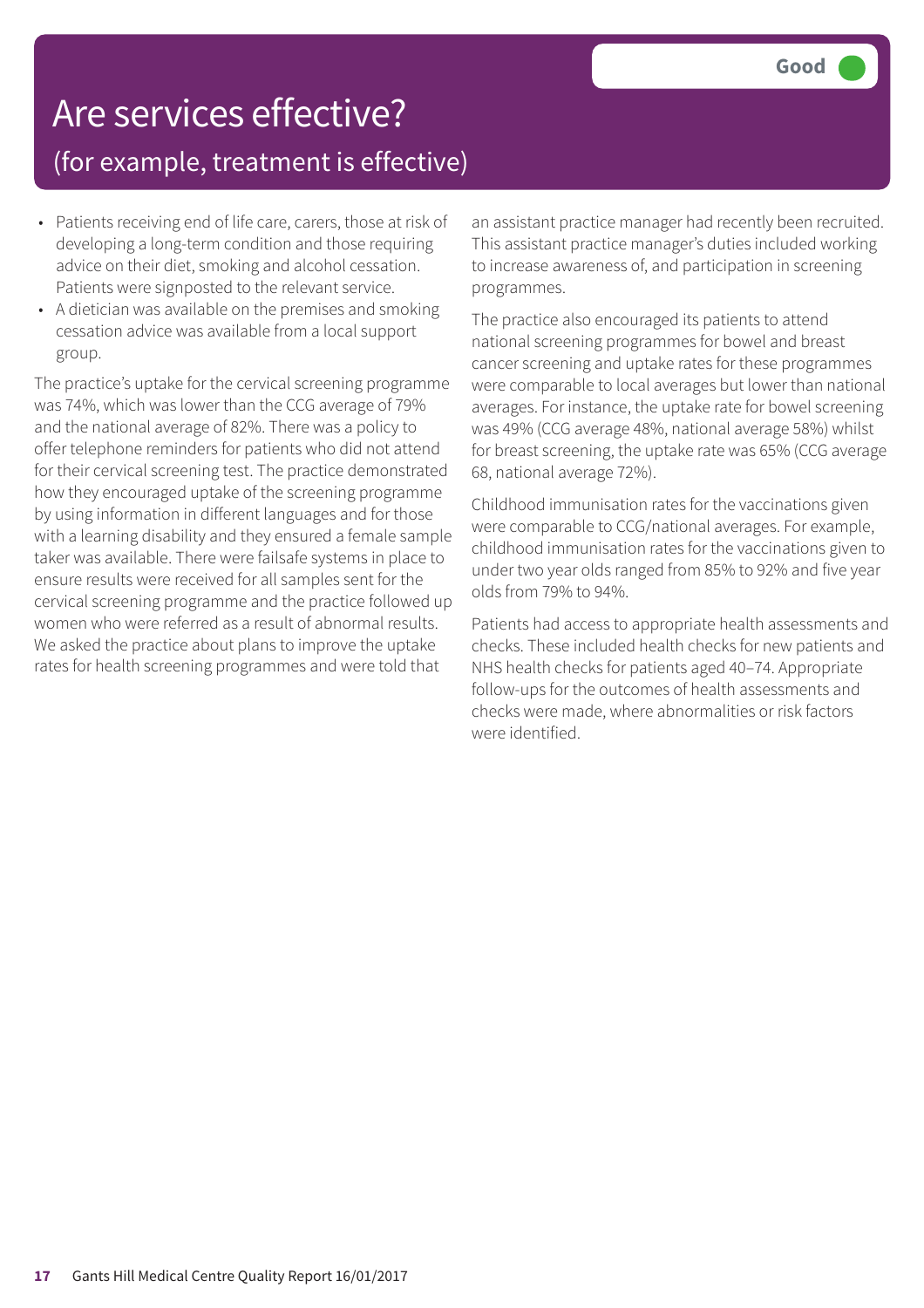# Are services caring?

# **Our findings**

#### **Kindness, dignity, respect and compassion**

We observed members of staff were courteous and very helpful to patients and treated them with dignity and respect.

- Curtains were provided in consulting rooms to maintain patients' privacy and dignity during examinations, investigations and treatments.
- We noted that consultation and treatment room doors were closed during consultations; conversations taking place in these rooms could not be overheard.
- Reception staff knew when patients wanted to discuss sensitive issues or appeared distressed they could offer them a private room to discuss their needs.

All of the 42 patient Care Quality Commission comment cards we received included positive comments about the service experienced. Patients said they felt the practice offered an excellent service and staff were helpful, caring and treated them with dignity and respect. However eight cards also included comments about long delays during clinical sessions and difficulties accessing appointments. The practice told us they were aware that patients sometimes experienced longer waiting times for appointments and this had been discussed in practice meetings and clinicians had agreed to review their own time management during clinics. We were also told that receptionists had been reminded to consider whether patients who needed double appointments were being offered these consistently and to ensure that patients were told when appointments were running late.

We spoke with six members of the patient participation group (PPG). They also told us they were satisfied with the care provided by the practice and said their dignity and privacy was respected. Comment cards highlighted that staff responded compassionately when they needed help and provided support when required.

Results from the national GP patient survey showed patients felt they were treated with compassion, dignity and respect. The practice was lower than average for some of its satisfaction scores on consultations with GPs and nurses. For example:

- 78% of patients said the GP was good at listening to them compared to the clinical commissioning group (CCG) average of 85% and the national average of 89%.
- 75% of patients said the GP gave them enough time. (CCG average 82%, national average 87%).
- 92% of patients said they had confidence and trust in the last GP they saw. (CCG average 93%, national average 95%).
- 73% of patients said the last GP they spoke to was good at treating them with care and concern compared to the national average of 85%.
- 87% of patients said the last nurse they spoke to was good at treating them with care and concern compared to the national average of 91%.
- 86% of patients said they found the receptionists at the practice helpful (CCG average 78%, national average 87%).

The practice had discussed the results from the survey and had developed an action plan to improve areas where concerns had been noted. For instance, GPs had reviewed consulting styles and had identified that time management was sometimes an issue. GPs told us they were now recapping conversations with patients to demonstrate attentiveness as well as identifying more patients whose conditions meant they might need longer appointments.

#### **Care planning and involvement in decisions about care and treatment**

Patients told us they felt involved in decision making about the care and treatment they received. They also told us they felt listened to and supported by staff and had sufficient time during consultations to make an informed decision about the choice of treatment available to them. Patient feedback from the comment cards we received was also positive and aligned with these views. We also saw that care plans were personalised.

Results from the national GP patient survey showed patients responded positively to questions about their involvement in planning and making decisions about their care and treatment. Results were in line with local and national averages. For example:

• 76% of patients said the last GP they saw was good at explaining tests and treatments compared to the CCG average of 81% and the national average of 86%.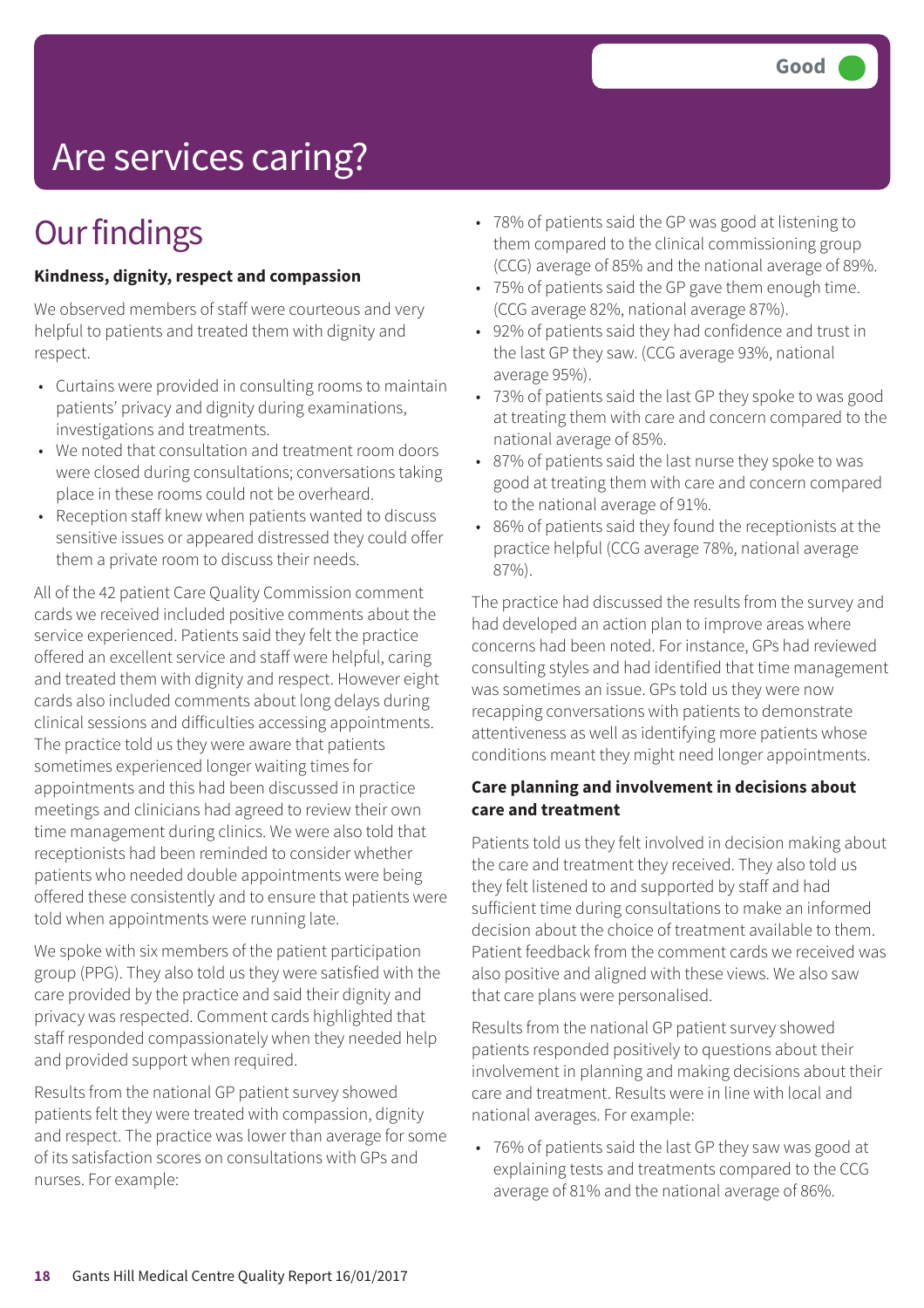## Are services caring?

- 71% of patients said the last GP they saw was good at involving them in decisions about their care compared to the national average of 82%.
- 86% of patients said the last nurse they saw was good at explaining tests and treatments compared to the CCG average of 82% and the national average of 90%.
- 85% of patients said the last nurse they saw was good at involving them in decisions about their care compared to the national average of 85%.

The practice had subsequently engaged with the PPG to undertake a follow-up survey using the same questions asked during the national survey. This had received 81 responses compared to 103 received for the national survey and responses had indicated that the actions taken by the surgery had begun to have an impact. For instance, in the follow-up survey, 90% of patients said they thought GPs were good at listening to them whilst 91% said the last GP they saw was good at explaining tests and treatments.

The practice provided facilities to help patients be involved in decisions about their care:

- Staff told us that interpreter services were available for patients who did not have English as a first language. We saw notices in the reception areas informing patients this service was available. The practice also had in-house language skills in a range of locally prevalent languages including Hindi, Gujarati, Urdu, Punjabi, Bengali and Turkish.
- Information leaflets were available in easy read format.

#### **Patient and carer support to cope emotionally with care and treatment**

Patient information leaflets and notices were available in the patient waiting area which told patients how to access a number of support groups and organisations. Information about support groups was also available on the practice website.

The practice's computer system alerted GPs if a patient was also a carer. The practice had identified 79 patients as carers (less than 1% of the practice list). We asked the practice about the process used to identify carers and were told that whilst staff and clinicians often knew which patients were carers, this information had not always been added to the computer system. We were told that this would be reviewed and within one week we were provided with a report from the practice computer system which showed that the number of patients who were also carers had increased from 79 to 209. This represented 3% of the practice list. Patients who were also carers were offered seasonal flu vaccinations, and annual health checks and could be referred to the local integrated care management team where this was helpful. Written information was available to direct carers to the various avenues of support available to them.

Staff told us that if families had suffered bereavement, their usual GP contacted them or sent them a sympathy card. This call was either followed by a patient consultation at a flexible time and location to meet the family's needs and/or by giving them advice on how to find a support service.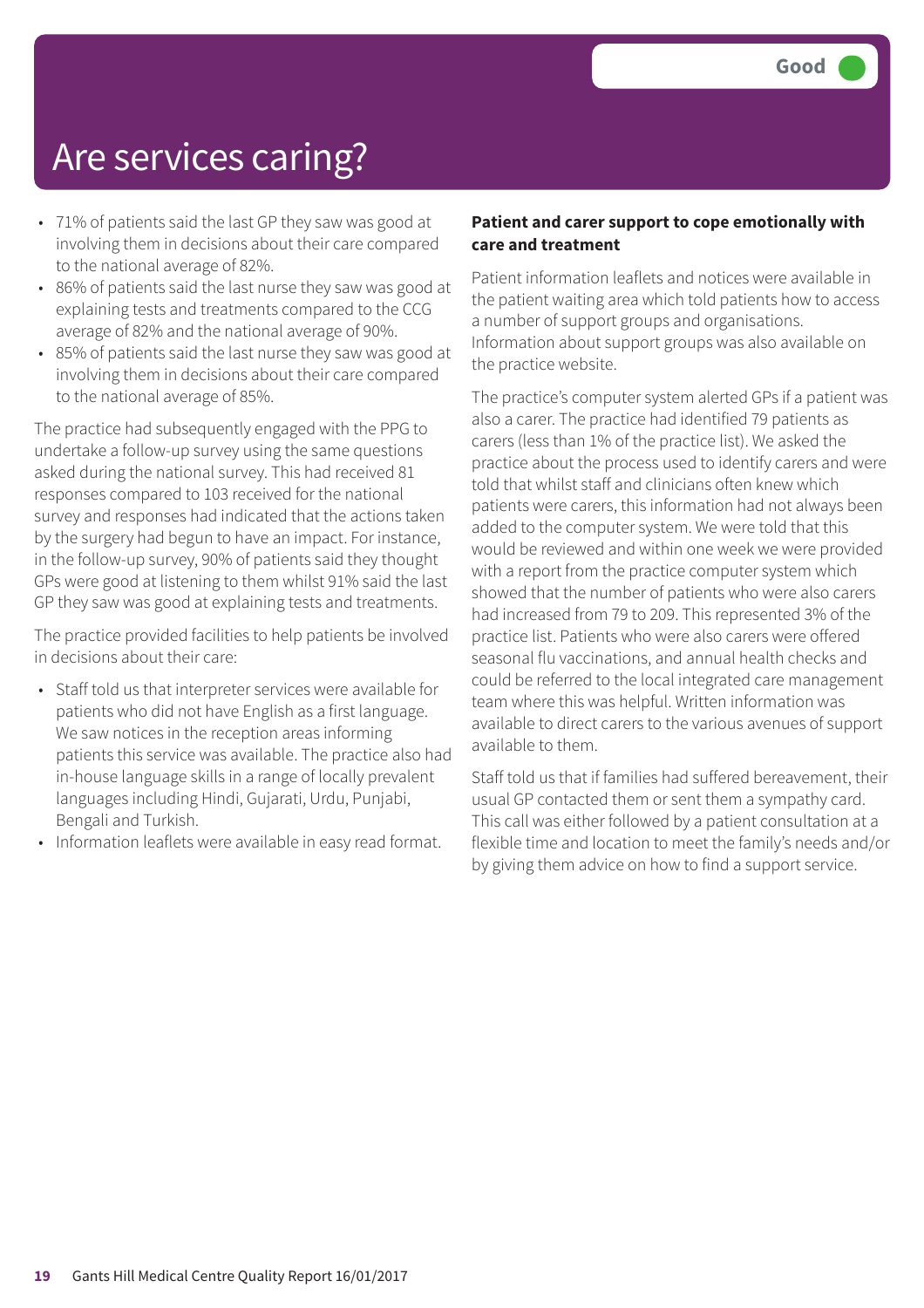# Are services responsive to people's needs?

(for example, to feedback?)

# **Our findings**

#### **Responding to and meeting people's needs**

The practice reviewed the needs of its local population and engaged with the NHS England Area Team and Clinical Commissioning Group (CCG) to secure improvements to services where these were identified.

- The practice offered extended opening hours on a Monday and Friday evening until 7pm and Saturday mornings between 9am and 12pm for working patients who could not attend during normal opening hours.
- Approximately 7% of the practice population had been diagnosed with diabetes and the practice had supported the practice nurse to qualify as a diabetes specialist nurse who could undertake insulin initiation at the practice. This meant that patients newly diagnosed with diabetes did not have to travel to specialist clinics to commence treatment.
- There were longer appointments available for patients with a learning disability.
- Home visits were available for older patients and patients who had clinical needs which resulted in difficulty attending the practice.
- Same day appointments were available for children and those patients with medical problems that require same day consultation.
- Patients were able to receive travel vaccinations available on the NHS as well as those only available privately.
- There were disabled facilities, a hearing loop and interpreter services available.
- The practice hosted a psychological counsellor at the practice which meant that patients who were referred to this service did not have to go outside the area to attend appointments.
- The practice had supported the health care assistant to train as a phlebotomist so that patients who required blood tests could have samples taken at the surgery.
- The practice was involved in a local pilot scheme to improve access to specialist cardiology advice via teleconferencing appointments.
- The practice provided GP services at a local nursing home which provided nursing and residential services with two separate units providing care for patients diagnosed with dementia. Residents at the home which could accommodate over ninety people, came

exclusively from the Jewish faith and the practice ensured that services were delivered in a way which reflected the needs of the residents. For instance, although a routine ward round was undertaken on Wednesdays, doctors would frequently visit on a Friday also so that patients who needed extra support over a weekend were not disturbed on the Sabbath. Staff from the home told us that GPs were contactable twenty four hours a day and this was appreciated by patients and their families especially those whose relatives were approaching end of life.

• Staff at the nursing home at which the practice provided GP services had been provided with rescue packs to issue to named patients diagnosed with COPD as well as prophylactic packs for named patients prone to urinary tract infections. Staff had been trained in their use and would inform the practice when medicines had been taken by patients so that records could be updated. The practice had also worked with the management at the home to review avoidable hospital admissions and had provided training to night staff to reduce unnecessary hospital admissions.

The practice had worked with the Patient Participation Group (PPG) to hold a health awareness and promotion event in a local community hall. GPs from the practice had taken lead roles on the day and staff from the practice had provided information and advice to visitors. This event was open to the public, was attended by a range of community health and support organisations including Age UK, Diabetes UK, Healthwatch, Macmillan Cancer Support and the British Heart Foundation, each of whom provided a stall and personnel to talk to visitors. The event was promoted by the PPG and the practice and was attended by approximately 200 members of the public.

#### **Access to the service**

The practice opening hours for the surgery were:

Monday 8am to 7pm Tuesday 8am to 6:30pm Wednesday 8am to 6:30pm Thursday 8am to 6:30pm Friday 8am to 7pm Saturday 9am to 12pm

Sunday Closed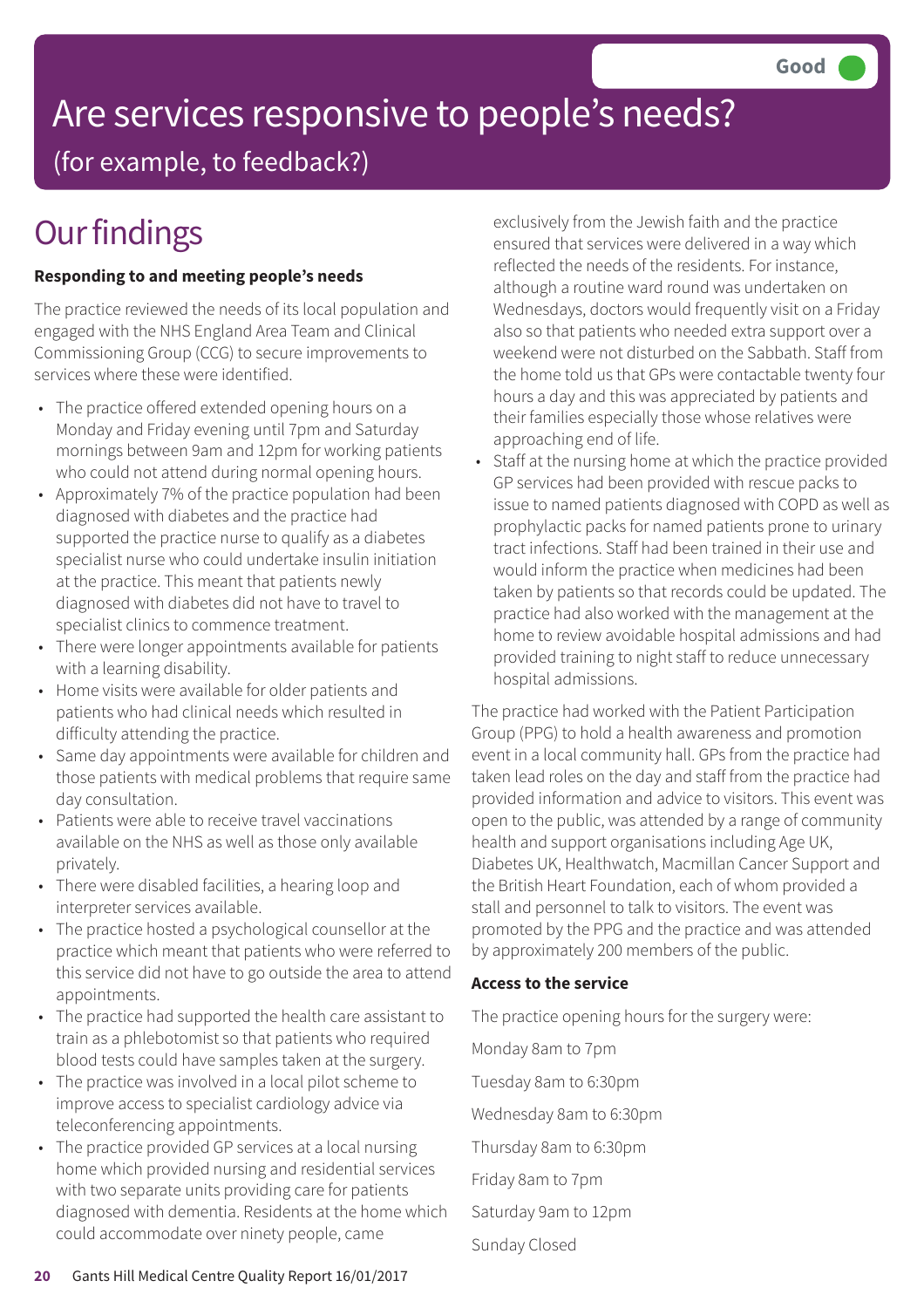# Are services responsive to people's needs?

### (for example, to feedback?)

Extended hours appointments were offered on Monday and Friday evenings until 7pm and every Saturday morning between 9am and 12pm. In addition to pre-bookable appointments that could be booked up to six weeks in advance, urgent appointments were also available for people that needed them.

Results from the national GP patient survey showed that patient's satisfaction with practice opening hours was comparable to local and national averages but patients were less satisfied with telephone access to the practice.

- 72% of patients were satisfied with the practice's opening hours compared to the national average of 78%.
- 44% of patients said they could get through easily to the practice by phone compared to the national average of 73%.

The practice were aware of the low satisfaction score for telephone access and had discussed this in a practice meeting and had sought the input of the patient participation group. An action plan had been developed and implemented and this had involved recruiting an additional member of staff to the reception team and increasing the number of telephone lines available from two to four whilst restricting the additional lines to incoming calls only. The impact of these actions had not yet been measured.

People told us on the day of the inspection that they were able to get appointments when they needed them.

#### **Listening and learning from concerns and complaints**

The practice had an effective system in place for handling complaints and concerns.

- Its complaints policy and procedures were in line with recognised guidance and contractual obligations for GPs in England.
- There was a designated responsible person who handled all complaints in the practice.
- We saw that information was available to help patients understand the complaints system.

The practice had received seven complaints in the last 12 months. We looked at three of these and found they had been managed in line with the published complaints procedure. Lessons were learnt from individual concerns and complaints and action was taken to as a result to improve the quality of care. For example, one complaint we looked was from a patient whose notes were not available when they asked to see them. The practice had investigated the matter and had identified that the notes had not been forwarded by the patient's previous practice. The matter was resolved quickly, the patient had received a full apology and the practice had appointed one member of staff as 'patient record lead' to ensure that records for all newly registered patients were successfully transferred within a set timescale.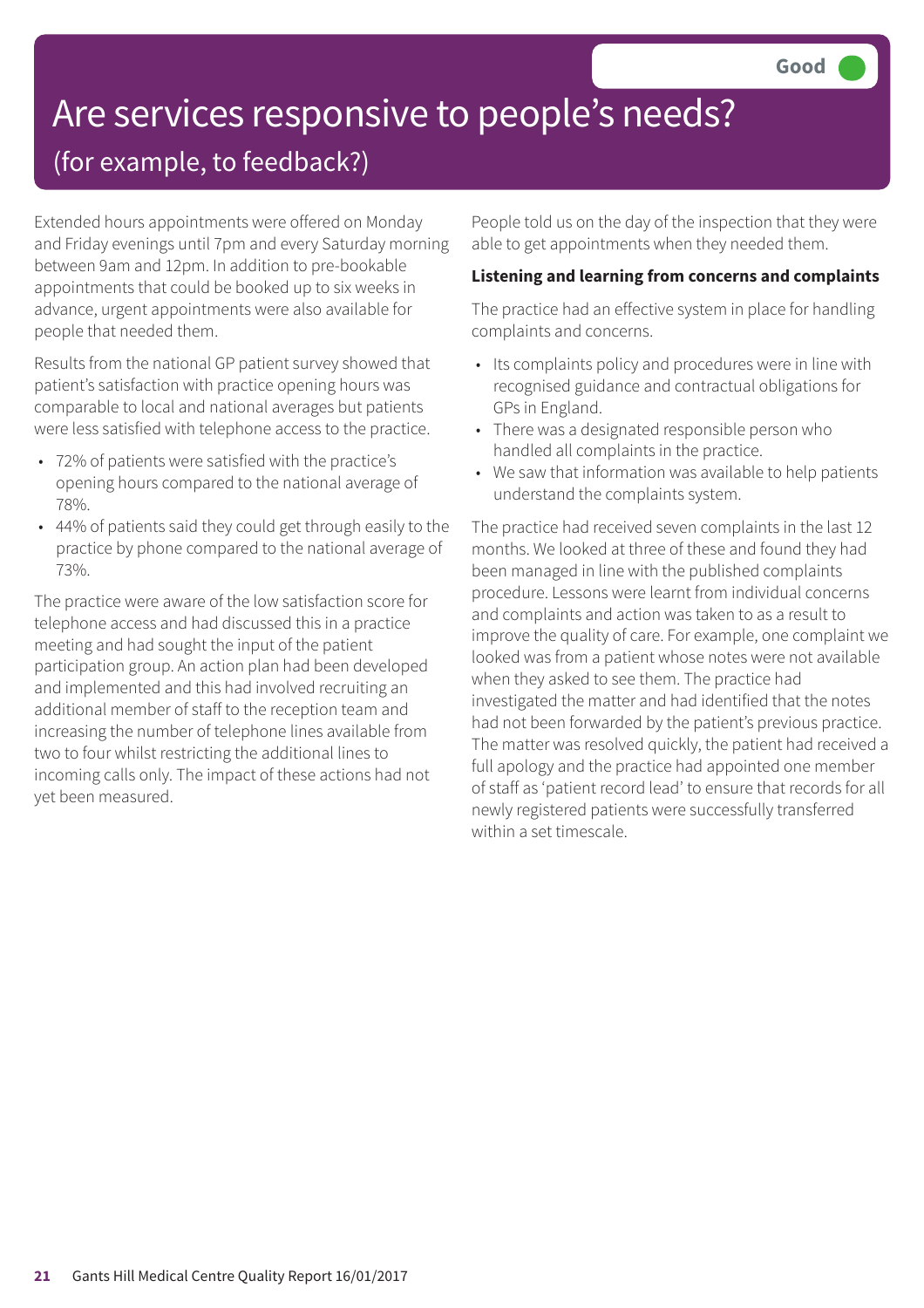## Are services well-led?

(for example, are they well-managed and do senior leaders listen, learn and take appropriate action)

# **Our findings**

#### **Vision and strategy**

The practice had a clear vision to deliver high quality care and promote good outcomes for patients.

- The practice had a mission statement which was displayed in the waiting areas and staff knew and understood the values.
- The practice had a strategy and supporting business plans which reflected the vision and values and were regularly monitored.

#### **Governance arrangements**

The practice had an overarching governance framework which supported the delivery of the strategy and good quality care. This outlined the structures and procedures in place and ensured that:

- There was a clear staffing structure and that staff were aware of their own roles and responsibilities.
- Practice specific policies were implemented and were available to all staff.
- A comprehensive understanding of the performance of the practice was maintained
- A programme of continuous clinical and internal audit was used to monitor quality and to make improvements.
- There were arrangements for identifying, recording and managing risks, issues and implementing mitigating actions.

#### **Leadership and culture**

On the day of inspection the partners in the practice demonstrated they had the experience, capacity and capability to run the practice and ensure high quality care. They told us they prioritised safe, high quality and compassionate care. Staff told us the partners were approachable and always took the time to listen to all members of staff.

The provider was aware of and had systems in place to ensure compliance with the requirements of the duty of candour. (The duty of candour is a set of specific legal requirements that providers of services must follow when things go wrong with care and treatment).This included support training for all staff on communicating with

patients about notifiable safety incidents. The partners encouraged a culture of openness and honesty. The practice had systems in place to ensure that when things went wrong with care and treatment:

- The practice gave affected people reasonable support, truthful information and a verbal and written apology.
- The practice kept written records of verbal interactions as well as written correspondence.

There was a clear leadership structure in place and staff felt supported by management.

- Staff told us the practice held regular team meetings.
- Staff told us there was an open culture within the practice and they had the opportunity to raise any issues at team meetings and felt confident and supported in doing so.
- Staff said they felt respected, valued and supported, particularly by the partners in the practice. All staff were involved in discussions about how to run and develop the practice, and the partners encouraged all members of staff to identify opportunities to improve the service delivered by the practice.
- The practice nurtured a meaningful relationship with the patient participation group (PPG) and had supported members of the group to take lead positions in the Redbridge CCG Forum, a patient led consultative group created by the local CCG.

#### **Seeking and acting on feedback from patients, the public and staff**

The practice encouraged and valued feedback from patients, the public and staff. It proactively sought patients' feedback and engaged patients in the delivery of the service.

- The practice had gathered feedback from patients through the PPG and through surveys and complaints received. The PPG met regularly, carried out patient surveys and submitted proposals for improvements to the practice management team. For example, the PPG had taken a role in analysing the results of the national GP survey and had been instrumental in developing an action plan to improve patient satisfaction with the telephone system at the practice.
- The practice had gathered feedback from staff through staff meetings, appraisals and discussion. Staff told us